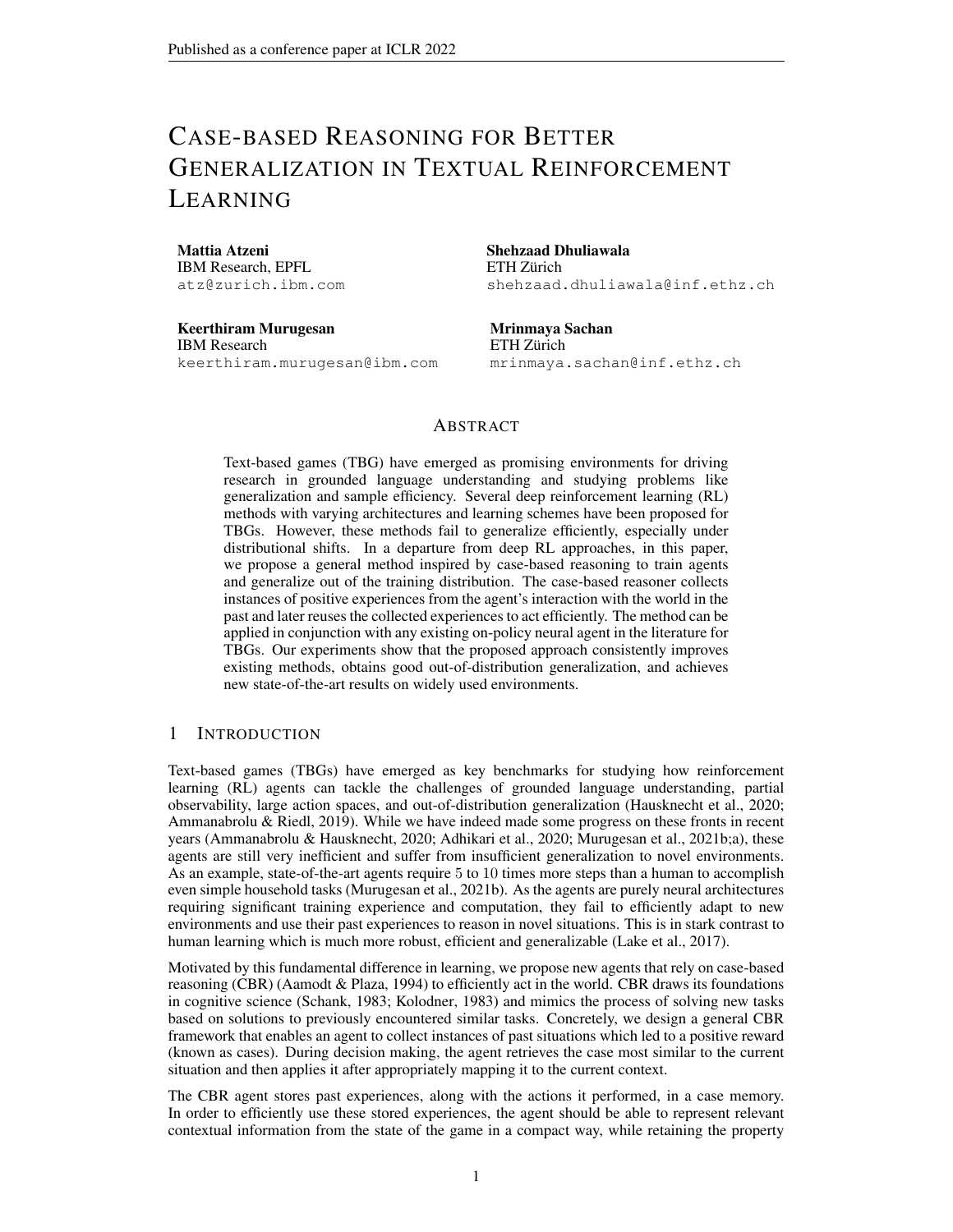<span id="page-1-0"></span>

Figure 1: Overview of the approach and architecture of the CBR agent. A memory stores actions that have been used in previous interactions. The context of the game is learned from the state knowledge graph using a graph attention mechanism. Actions are retrieved from the memory based on this context representation and mapped to the current state. If no valid action is obtained using CBR, the algorithm falls back to a neural agent.

that contexts that require similar actions receive similar representations. We represent the state of the game as a knowledge graph [\(Ammanabrolu & Hausknecht, 2020\)](#page-9-1) and we address these challenges by utilizing *(a)* a seeded message propagation that focuses only on a subset of relevant nodes and *(b)* vector quantization [\(Ballard, 2000\)](#page-9-4) to efficiently map similar contexts to similar discrete representations. Vector quantization allows the model to significantly compress the context representations while retaining their semantics; thereby, allowing for a scalable implementation of CBR in RL settings. An illustration of the framework is shown in Figure [1.](#page-1-0)

Our experiments show that CBR can be used to consistently boost the performance of various onpolicy RL agents proposed in the literature for TBGs. We obtain a new state-of-the-art on the *TextWorld Commonsense* [\(Murugesan et al., 2021b\)](#page-11-0) dataset and we achieve better or comparable scores on 24 of the 33 games in the *Jericho* suite [\(Hausknecht et al., 2020\)](#page-10-0) compared to previous work. We also show that CBR agents are resilient to domain shifts and suffer only marginal drops in performance  $(6\%)$  on out-of-distribution settings when compared to their counterparts  $(35\%)$ .

# <span id="page-1-1"></span>2 PRELIMINARIES

Text-based games. Text-based games (TBGs) provide a challenging environment where an agent can observe the current state of the game and act in the world using only the modality of text. The state of the game is hidden, so TBGs can be modeled as a Partially Observable Markov Decision Process (POMDP)  $(S, A, O, T, \mathcal{E}, r)$ , where S is the set of states of the environment of the game, A is the natural language action space,  $\mathcal O$  is the set of observations or sequences of words describing the current state,  $\mathcal T$  are the conditional transition probabilities from one state to another,  $\mathcal E$  are the conditional observation probabilities,  $r : \mathcal{S} \times \mathcal{A} \to \mathbb{R}$  is the reward function, which maps a state and action to a scalar reward that the agent receives.

Case-based reasoning. Case-based reasoning (CBR) is the process of solving new problems based on the solution of previously seen similar problems. Generally, CBR assumes access to a memory that stores past problems (known as cases) and their solutions. When a new problem is encountered, CBR will *(i)* retrieve a similar problem and its solution from memory; *(ii)* reuse the solution by mapping it to the current problem; *(iii)* revise the solution by testing it and checking whether it is a viable way to address the new problem; and *(iv)* retain the solution in memory if the adaptation to the new problem was successful.

## <span id="page-1-2"></span>3 CASE-BASED REASONING IN REINFORCEMENT LEARNING

This section introduces our framework inspired by CBR for improving generalization in TBGs. Even though we situate our work in TBGs, it serves as a good starting point for applying CBR in more general RL settings. We consider an *on-policy* RL agent that, at any given time step t, has access to a memory  $\mathcal{M}_t$ , that can be used to retrieve previous experiences. The memory contains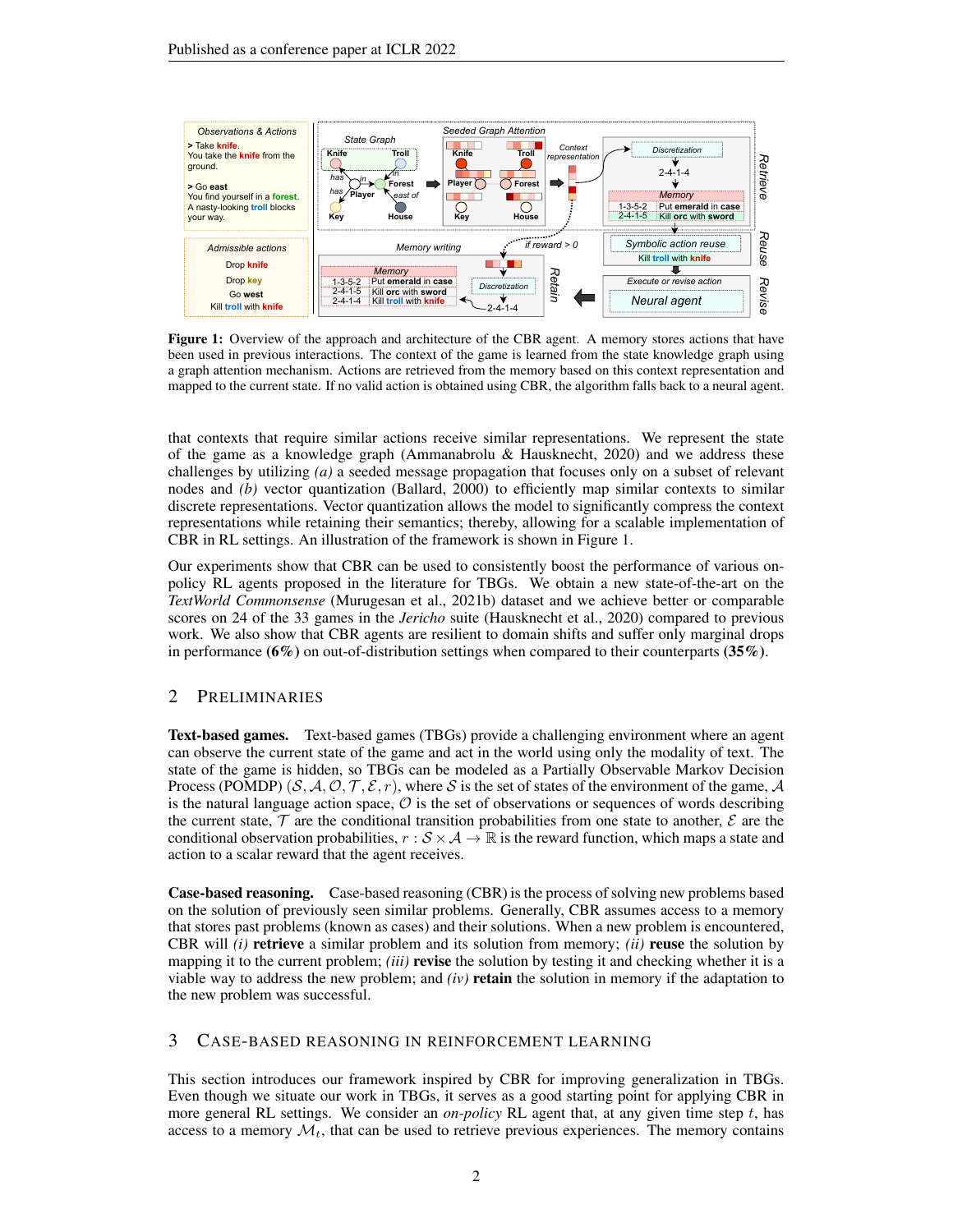key-value pairs, where the keys are a context representation of a game state and values are actions that were taken by the agent w.r.t to this context. As mentioned in Section [2,](#page-1-1) case-based reasoning can be formalized as a four-step process. We describe our proposed methodology for each step below. Algorithm [1](#page-2-0) provides a detailed formalization of our approach.

**Retrieve.** Given the state of the game  $s_t$ and the valid actions  $A_t$ , we want to retrieve from the memory  $\mathcal{M}_t$  previous experiences that might be useful in decision-making at the current state. To this end, for each admissible action  $a_t \in \mathcal{A}_t$ , we define a context selector  $c_t = \text{context}(s_t, a_t)$ . The context selector is an action-specific representation of the state, namely the portion of the state that is relevant to the execution of an action. We will explain later how the context selector is defined in our implementation. For each context  $c_t$ , we retrieve from the memory the context-action pair  $(c_t^{\mathcal{M}}, a_t^{\mathcal{M}})$ , such that  $c_t^{\mathcal{M}}$  has maximum similarity with  $c_t$ . We denote as  $\delta =$  $\textit{sim}(c_t, c_t^{\mathcal{M}}) \in [0, 1]$  the relevance score given to the retrieved action. Only actions  $a_t^{\mathcal{M}}$  with a relevance score above a *retriever threshold* τ are retrieved from  $\mathcal{M}_t$ . We denote as  $\mathcal{A}_t^{\mathcal{M}}$  the final set of action-relevance pairs returned by the retriever, as shown in Algorithm [1.](#page-2-0)

Reuse. The goal of the reuse step is to adapt the actions retrieved from the memory based on the current state. This is accomplished by a *reuse* function, that is applied to each retrieved action to construct a set  $\tilde{A}_t$  of candidate actions that should be applicable to the current state, each paired with a confidence level.

**Revise.** If any of the action candidates  $\tilde{A}_t$  is a valid action, then the one with the highest relevance  $\delta$  is executed, otherwise a neural agent  $\pi$  is used to select the best action  $a_t^*$ . We denote with  $r_t = r(s_t, a_t^{\star})$  the obtained reward. Note that  $\pi$  can be an existing agent for TBGs [\(Murugesan et al., 2021c;](#page-11-5)[b;](#page-11-0) [Ammanabrolu &](#page-9-1) [Hausknecht, 2020\)](#page-9-1).

#### Algorithm 1: CBR in Text-based RL

#### <span id="page-2-0"></span>• Retrieve

Let  $C_t = \{context(s_t, a_t) \mid a_t \in A_t\}$  be a set of context selectors for state  $s_t$  at time step  $t$  $A^{\mathcal{M}} \leftarrow \emptyset$ for  $c_t \in \mathcal{C}_t$  do Let  $(c_t^{\mathcal{M}}, a_t^{\mathcal{M}}) =$  $\arg\max_{(c^{\mathcal{M}}_t, a^{\mathcal{M}}_t) \in \mathcal{M}_t} sim(c_t, c^{\mathcal{M}}_t)$ Let  $\delta = sim(c_t, c_t^{\mathcal{M}})$ if  $\delta > \tau$  then  $\mathcal{A}^{\mathcal{M}}_{t} \leftarrow \mathcal{A}^{\mathcal{M}}_{t} \cup \{(a^{\mathcal{M}}_{t}, \delta)\}$ end

end

• Reuse Build a set of action candidates:

$$
\tilde{\mathcal{A}}_t = \{ \mathit{reuse}(a_t^{\mathcal{M}}, s_t, \delta) \mid \\ (a_t^{\mathcal{M}}, \delta) \in \mathcal{A}_t^{\mathcal{M}} \}
$$

• Revise

if  $\mathcal{A}_t \cap \tilde{\mathcal{A}}_t \neq \emptyset$  then Let  $a_t^*, \delta^* = \arg \max_{\tilde{a}_t, \delta \in \tilde{\mathcal{A}}_t} \delta$ else  $a_t^* = \arg \max_{a_t \in \mathcal{A}_t} \pi(a_t|s_t)$ end

Let  $r_t = r(s_t, a_t^{\star})$  be the reward obtained at time step t by executing action  $a_t^*$ 

#### • Retain

Let  $c_t^* = \text{context}(s_t, a_t^*)$  be the context of action  $a_t^*$  $\mathcal{T} = \{ (c_t^{\star}, a_t^{\star}), \ldots, (c_{t-m+1}^{\star}, a_{t-m+1}^{\star}) \}$ if  $r_t > 0$  then  $\mathcal{M}_{t+1} \leftarrow \mathcal{M}_t \cup \text{retain}(\mathcal{T})$ end

Retain. Finally, the retain step stores successful experiences as new cases in the memory, so that they can be retrieved in the future. In principle, this can be accomplished by storing actions for which the agent obtained positive rewards. However, we found that storing previous actions as well can result in improved performance. Therefore, whenever  $r_t > 0$ , a *retain* function is used to select which of the past executed actions and their contexts should be stored in the memory. In our experiments, the *retain* function selects the k most recent actions, but other implementations are possible, as discussed in Appendix [D.](#page-14-0)

## <span id="page-2-1"></span>4 A CBR POLICY AGENT TO GENERALIZE IN TEXT-BASED GAMES

Designing an agent that can act efficiently in TBGs using the described approach poses several challenges. Above all, efficient memory use is crucial to making the approach practical and scalable. Since the context selectors are used as keys for accessing values in the memory, their representation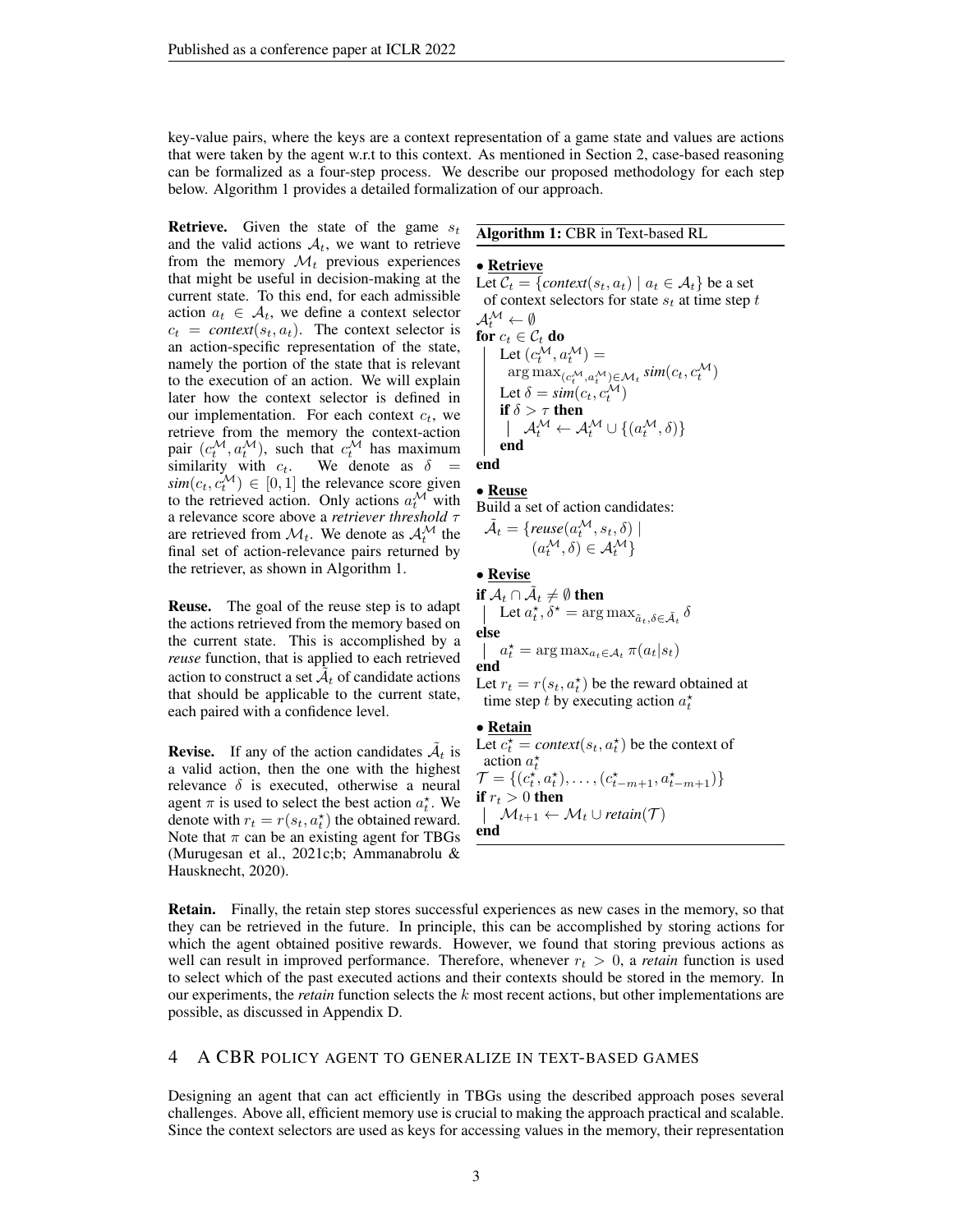needs to be such that contexts where similar actions were taken receive similar representations. At the same time, as the state space is exponential, context representations need to be focused only on relevant portions of the state and they need to be compressed and compact.

#### <span id="page-3-0"></span>4.1 REPRESENTING THE CONTEXT THROUGH SEEDED GRAPH ATTENTION

State space as a knowledge graph. Following previous works [\(Ammanabrolu & Riedl, 2019;](#page-9-0) [Ammanabrolu & Hausknecht, 2020;](#page-9-1) [Murugesan et al., 2021c\)](#page-11-5), we represent the state of the game as a dynamic knowledge graph  $G_t = (\mathcal{V}_t, \mathcal{R}_t, \mathcal{E}_t)$ , where a node  $v \in \mathcal{V}_t$  represents an entity in the game,  $r \in \mathcal{R}_t$  is a relation type, and an edge  $v \stackrel{r}{\to} v' \in \mathcal{E}_t$  represents a relation of type  $r \in \mathcal{R}_t$ between entities  $v, v' \in V_t$ . In TBGs, the space of valid actions  $A_t$  can be modeled as a templatebased action space, where actions  $a_t$  are instances of a finite set of templates with a given set of entities, denoted as  $V_{a_t} \subseteq V_t$ . As an example, the action "*kill orc with sword*" can be seen as an instance of the template " $kill v_1$  *with*  $v_2$ ", where  $v_1$  and  $v_2$  are "*orc*" and "*sword*" respectively.

**Seeded graph attention.** The state graph  $G_t$  and the entities  $V_{a_t}$  are provided as input to the agent for each action  $a_t \in A_t$ , in order to build an action-specific contextualized representation of the state. A pre-trained BERT model [\(Devlin et al., 2019\)](#page-10-1) is used to get a representation  $\mathbf{h}_v^{(0)} \in \mathbb{R}^d$  for each node  $v \in V_t$ . Inspired by [Sun et al.](#page-11-6) [\(2018\)](#page-11-6), we propose a seeded graph attention mechanism (GAT), so that the propagation of messages is weighted more for nodes close to the entities  $V_{a_t}$ . Let  $\alpha_{vu}^{(l)}$  denote the attention coefficients given by a graph attention network [\(Velickovic et al., 2018\)](#page-12-0) at layer l for nodes  $v, u \in V_t$ . Then, for each node  $v \in V_t$ , we introduce a coefficient  $\beta_v^{(l)}$  that scales with the amount of messages received by node  $v$  at layer  $l$ :

$$
\beta_v^{(1)} = \begin{cases} \frac{1}{|\mathcal{V}_{a_t}|} & \text{if } v \in \mathcal{V}_{a_t} \\ 0 & \text{otherwise} \end{cases}, \qquad \beta_v^{(l+1)} = (1 - \lambda)\beta_v^{(l)} + \lambda \sum_{u \in \mathcal{N}_v} \alpha_{vu}^{(l)} \beta_u^{(l)},
$$

where  $\mathcal{N}_v$  denotes the neighbors of v, considering the graph as undirected. Note that, at layer  $l = 1$ , only the nodes in  $\mathcal{V}_{a_t}$  receive messages, whereas for increasing values of l,  $\beta_v^{(l)}$  will be non-zero for their  $(l-1)$ -hop neighbors as well. The representation of each  $v \in V_t$  is then updated as:

$$
\mathbf{h}_{v}^{(l)} = FFN^{(l)}\left(\mathbf{h}_{v}^{(l-1)} + \beta_{v}^{(l)}\sum_{u \in \mathcal{N}_{v}}\alpha_{vu}^{(l)}\mathbf{W}^{(l)}\mathbf{h}_{u}^{(l-1)}\right),\,
$$

where  $FFN^{(l+1)}$  is a 2-layer feed-forward network with ReLU non-linearity and  $\mathbf{W}^{(l)} \in \mathbb{R}^{d \times d}$ are learnable parameters. Finally, we compute a final continuous contextualized representation  $c_{a_t}$ of the state by summing the linear projections of the hidden representations of each  $v \in V_{a_t}$  and passing the result through a further feed-forward network.

#### <span id="page-3-1"></span>4.2 MEMORY ACCESS THROUGH CONTEXT QUANTIZATION

Given a continuous representation  $c_{a_t}$  of the context, we need an efficient way to access the memory  $\mathcal{M}_t$  to retrieve or store actions based on such a context selector. Storing and retrieving based on the continuous representation  $c_{a_t}$  would be impractical for scalability reasons. Additionally, since the parameters of the agent change over the training time, the same context would result in several duplicated entries in the memory even with a pre-trained agent over different episodes.

**Discretization of the context.** To address these problems, we propose to use vector quantization [\(Ballard, 2000\)](#page-9-4) before reading or writing to memory. Following previous work [\(Chen et al., 2018;](#page-10-2) [Sachan, 2020\)](#page-11-7), we learn a discretization function  $\phi : \mathbb{R}^d \to \mathbb{Z}_K^D$ , that maps the continuous representation  $\mathbf{c}_{a_t}$  into a K-way D-dimensional code  $c_t \in \mathbb{Z}_K^D$ , with  $|\mathbb{Z}_K| = K$  (we refer to  $c_t$ as a KD code). With reference to Section [3,](#page-1-2) then we will use  $c_t = \text{context}(s_t, a_t) = \phi(\mathbf{c}_{a_t})$  as the context selector used to access the memory  $\mathcal{M}_t$ . In order to implement the discretization function, we define a set of K key vectors  $\mathbf{k}_i \in \mathbb{R}^d$ ,  $i = 1, ..., K$ , and we divide each vector in D partitions  $\mathbf{k}_i^j \in \mathbb{R}^{d/D}, j = 1, \dots, D$ . Similarly, we divide  $\mathbf{c}_{a_t}$  in D partitions  $\mathbf{c}_{a_t}^j \in \mathbb{R}^{d/D}, j = 1, \dots, D$ . Then, we compute the *j*-th code  $z^j$  of  $c_t$  by nearest neighbor search, as  $z^j = \arg \min_i ||\mathbf{c}_{a_t}^j - \mathbf{k}_i^j||_2^2$ . We use the straight-through estimator [\(Bengio et al., 2013\)](#page-9-5) to address the non differentialbility of the *argmin* operator.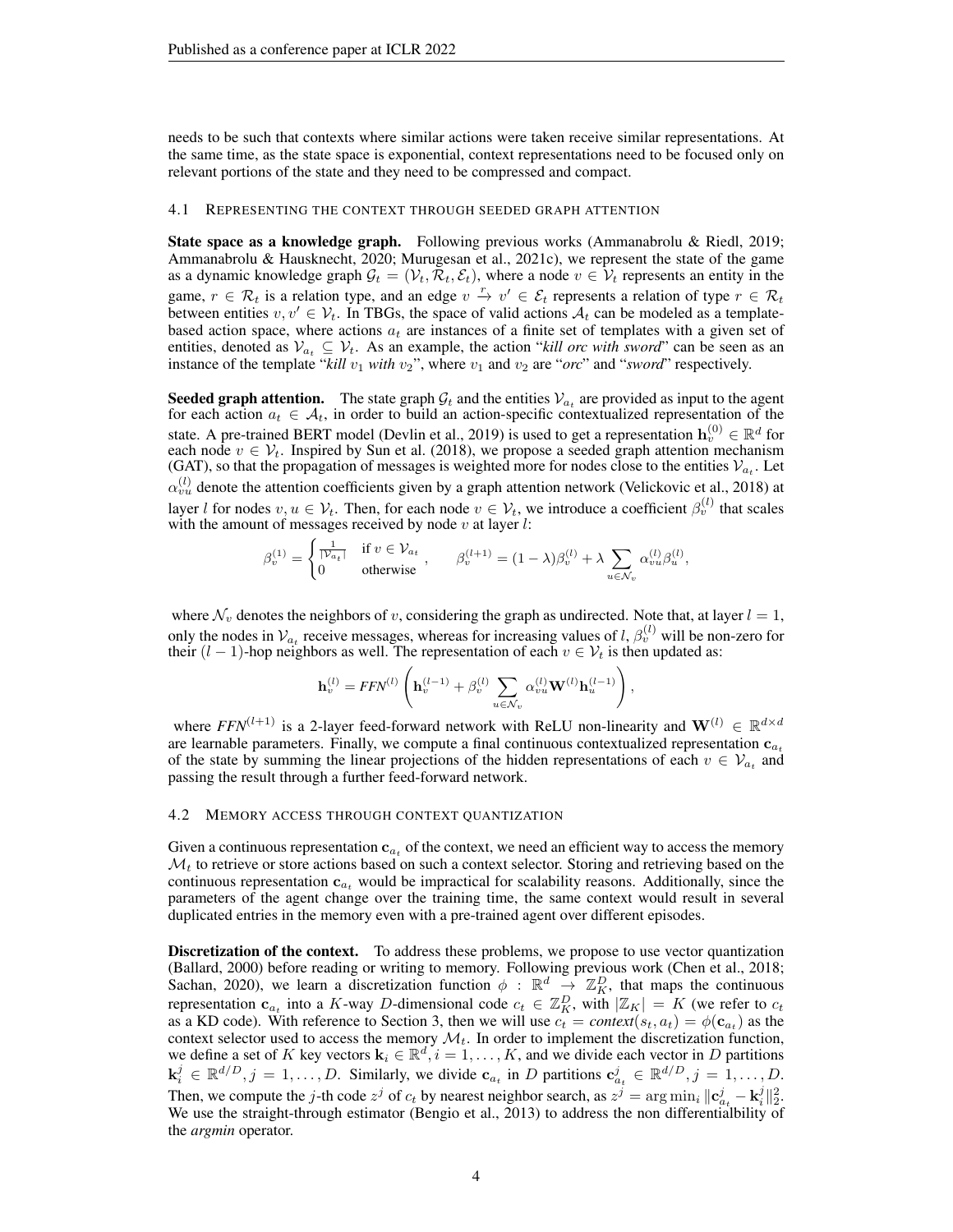Memory access. The KD codes introduced above are used to provide a memory-efficient representation of the keys in the memory. Then, given the KD code representing the current context selector  $c_t$ , we query the memory by computing a similarity measure  $\sin(c_t, c_t^{\mathcal{M}})$  between  $c_t$  and each  $c_t^{\mathcal{M}}$  in  $\mathcal{M}_t$ . The similarity function is defined as the fraction of codes shared by  $c_t$  and  $c_t^{\mathcal{M}}$ . The context-action pair with the highest similarity is returned as a result of the memory access, together with a relevance score  $\delta$  representing the value of the similarity measure.

#### 4.3 SYMBOLIC ACTION REUSE AND REVISE POLICY

We use a simple purely symbolic *reuse* function to adapt the actions retrieved from the memory to the current state. Let  $c_t$  be the context selector computed based on state  $s_t$  and the entities  $V_{a_t}$ , as explained in Sections [4.1](#page-3-0) and [4.2.](#page-3-1) Denote with  $(c_t^{\mathcal{M}}, a_t^{\mathcal{M}})$  the context-action pair retrieved from  $\mathcal{M}_t$ with confidence  $\delta$ . Then, the reuse function  $reuse(a_t^{\mathcal{M}}, s_t, \delta)$  constructs the action candidate  $\tilde{a}_t$  as the action with the same template as  $a_t^{\mathcal{M}}$  applied to the entities  $\mathcal{V}_{a_t}$ . If the reuse step cannot generate a valid action, we revert to the neural policy agent  $\pi$  that outputs a probability distribution over the current admissible actions  $A_t$ .

## <span id="page-4-0"></span>5 TRAINING

In Section [3,](#page-1-2) we have introduced an on-policy RL agent that relies on case-based reasoning to act in the world efficiently. This agent can be trained in principle using any online RL method. This section discusses the training strategies and learning objectives used in our implementation.

Objective. Two main portions of the model need to be trained: *(a)* the *retriever*, namely the neural network that computes the context representation and accesses the memory through its discretization, and *(b)* the main neural agent  $\pi$  which is used in the revise step. All agents  $\pi$ used in our experiments are trained with an Advantage Actor-Critic (A2C) method. For optimizing the parameters of  $\pi$ , we use the same learning objectives defined by [Adolphs & Hofmann](#page-9-6) [\(2019\)](#page-9-6), as described in Appendix [A.](#page-13-0) Whenever the executed action  $a_t^*$  is not chosen by the model  $\pi$  but it comes from the symbolic reuse step, then we optimize instead an additional objective for the retriever, namely the following contrastive loss [\(Hadsell et al., 2006\)](#page-10-3):

$$
\mathcal{L}_r^{(t)} = \frac{1}{2}(1 - y_t)(1 - \text{sim}(c_t, c_t^{\mathcal{M}}))^2 + \frac{1}{2}y_t \max\{0, \mu - 1 + \text{sim}(c_t, c_t^{\mathcal{M}})\}^2,
$$

where  $c_t$  denotes the context selector of the action executed at time step t,  $c_t^{\mathcal{M}}$  is the corresponding key entry retrieved from  $\mathcal{M}_t$ ,  $\mu$  is the margin parameter of the contrastive loss, and  $y_t = 1$  if  $r_t > 0$ ,  $y_t = 0$  otherwise. This objective encourages the retriever to produce similar representations for two contexts where reusing an action yielded a positive reward.

**Pretraining.** To make learning more stable and allow the agent to act more efficiently, we found it beneficial to pretrain the retriever. This minimizes large shifts in the context representations over the training time. We run a baseline agent (Ammanabrolu  $\&$  Hausknecht, 2020) to collect instances of the state graph and actions that yielded positive rewards. Then we train the retriever to encode to similar representations the contexts for which similar actions (i.e., actions with the same template) were used. This is achieved using the same contrastive loss defined above.

#### <span id="page-4-2"></span>6 EXPERIMENTS

This section provides a detailed evaluation of our approach. We assess quantitatively the performance of CBR combined with existing RL approaches and we demonstrate its capability to improve sample efficiency and generalize out of the training distribution. Next, we provide qualitative insights and examples of the behavior of the model and we perform an ablation study to understand the role played by the different components of the architecture.

## <span id="page-4-1"></span>6.1 EXPERIMENTAL SETUP

Agents. We consider several agents obtained by plugging existing RL methods in the revise step. We first define two simple approaches: **CBR-only**, where we augment a random policy with the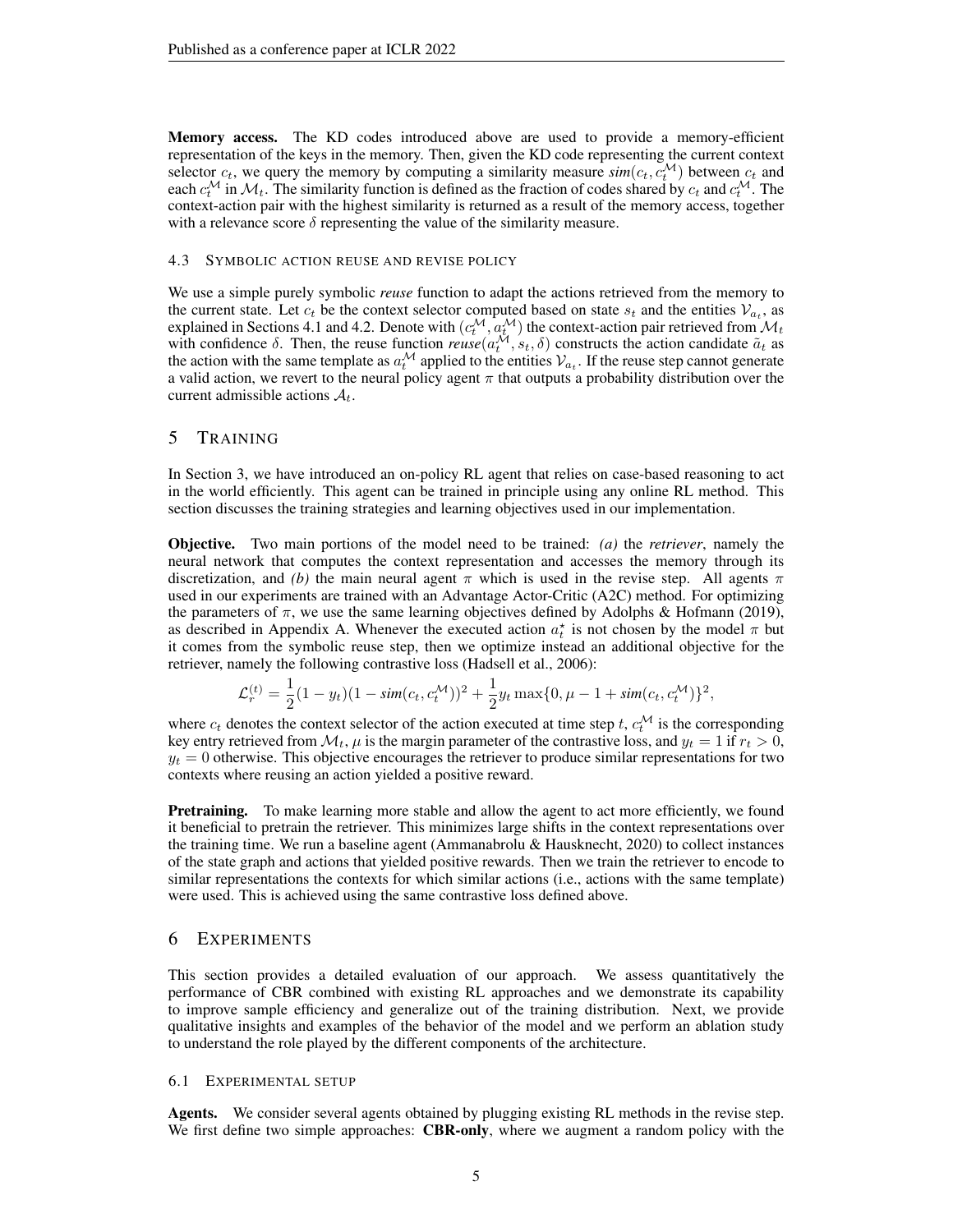<span id="page-5-0"></span>

|                 | Easy             |                 | <b>Medium</b>    |                 | Hard           |               |  |
|-----------------|------------------|-----------------|------------------|-----------------|----------------|---------------|--|
|                 | #Steps           | Norm. Score     | #Steps           | Norm. Score     | #Steps         | Norm. Score   |  |
| Text            | $23.83 + 2.16$   | $0.88 + 0.04$   | $44.08 + 0.93$   | $0.60 + 0.02$   | $49.84 + 0.38$ | $0.30 + 0.02$ |  |
| <b>TPC</b>      | $20.59 + 5.01$   | $0.89 + 0.06$   | $42.61 + 0.65$   | $0.62 + 0.03$   | $48.45 + 1.13$ | $0.32 + 0.04$ |  |
| $KG-A2C$        | $22.10 + 2.91$   | $0.86 + 0.06$   | $41.61 + 0.37$   | $0.62 + 0.03$   | $48.00 + 0.61$ | $0.32 + 0.00$ |  |
| <b>BiKE</b>     | $18.27 + 1.13$   | $0.94 \pm 0.02$ | $39.34 + 0.72$   | $0.64 + 0.02$   | $47.19 + 0.64$ | $0.34 + 0.02$ |  |
| <b>CBR-only</b> | $22.13 \pm 1.98$ | $0.80 + 0.05$   | $43.76 + 1.23$   | $0.62 + 0.03$   | $48.12 + 1.30$ | $0.33 + 0.06$ |  |
| $Text + CBR$    | $17.53 + 3.36$   | $0.93 + 0.04$   | $39.10 + 1.77$   | $0.66 + 0.04$   | $47.11 + 1.21$ | $0.34 + 0.02$ |  |
| $TPC + CBR$     | $16.81 + 3.12$   | $0.94 + 0.03$   | $37.05 + 1.61$   | $0.67 + 0.03$   | $47.25 + 1.56$ | $0.37 + 0.03$ |  |
| $KG-A2C + CBR$  | $15.91 + 2.52$   | $0.95 + 0.03$   | $36.13 \pm 1.65$ | $0.66 + 0.05$   | $46.11 + 1.13$ | $0.40 + 0.04$ |  |
| $BiKE + CBR$    | $15.72 \pm 1.15$ | $0.95 \pm 0.04$ | $35.24 + 1.22$   | $0.67 \pm 0.03$ | $45.21 + 0.87$ | $0.42 + 0.04$ |  |

Table 1: Test-set performance for *TWC in-distribution* games

<span id="page-5-1"></span>

|                 | Easy             |                 | <b>Medium</b>    |                 | Hard             |                 |  |
|-----------------|------------------|-----------------|------------------|-----------------|------------------|-----------------|--|
|                 | #Steps           | Norm. Score     | #Steps           | Norm. Score     | #Steps           | Norm. Score     |  |
| Text            | $29.90 \pm 2.92$ | $0.78 \pm 0.02$ | $45.90 \pm 0.22$ | $0.55 + 0.01$   | $50.00 \pm 0.00$ | $0.20 + 0.02$   |  |
| <b>TPC</b>      | $27.74 \pm 4.46$ | $0.78 + 0.07$   | $44.89 + 1.52$   | $0.58 + 0.01$   | $50.00 + 0.00$   | $0.19 \pm 0.03$ |  |
| $KG-A2C$        | $28.34 + 3.63$   | $0.80 + 0.07$   | $43.05 \pm 2.52$ | $0.59 + 0.01$   | $50.00 + 0.00$   | $0.21 + 0.00$   |  |
| BiKE            | $25.59 \pm 1.92$ | $0.83 \pm 0.01$ | $41.01 \pm 1.61$ | $0.61 \pm 0.01$ | $50.00 \pm 0.00$ | $0.23 \pm 0.02$ |  |
| <b>CBR-only</b> | $23.43 \pm 2.09$ | $0.80 + 0.04$   | $44.03 + 1.75$   | $0.63 + 0.04$   | $48.71 + 1.15$   | $0.31 \pm 0.03$ |  |
| $Text + CBR$    | $20.91 + 1.72$   | $0.89 + 0.02$   | $40.32 + 1.27$   | $0.66 + 0.04$   | $47.89 + 0.87$   | $0.32 + 0.06$   |  |
| $TPC + CBR$     | $18.90 + 1.91$   | $0.92 + 0.01$   | $37.30 + 1.00$   | $0.66 \pm 0.02$ | $47.54 + 1.67$   | $0.34 + 0.03$   |  |
| $KG-A2C + CBR$  | $18.21 + 1.32$   | $0.90 + 0.02$   | $37.02 + 1.22$   | $0.68 + 0.03$   | $47.10 + 1.12$   | $0.38 + 0.02$   |  |
| $BiKE + CBR$    | $17.15 \pm 1.45$ | $0.93 \pm 0.03$ | $35.45 + 1.40$   | $0.67 + 0.03$   | $45.91 + 1.32$   | $0.40 \pm 0.03$ |  |

Table 2: Test-set performance for *TWC out-of-distribution* games

CBR approach, and Text  $+$  CBR, which relies on the CBR method combined with a simple GRUbased policy network that consumes as input the textual observation from the game. Next, we select three recently proposed TBG approaches: Text+Commonsense (TPC) [\(Murugesan et al., 2021b\)](#page-11-0), KG-A2C [\(Ammanabrolu & Hausknecht, 2020\)](#page-9-1), and BiKE [\(Murugesan et al., 2021c\)](#page-11-5), to create the TPC + CBR, KG-A2C + CBR and BiKE + CBR agents. We treat the original agents as baselines.

Datasets. We empirically verify the efficacy of our approach on TextWorld Commonsense (*TWC*) [\(Murugesan et al., 2021b\)](#page-11-0) and Jericho [\(Hausknecht et al., 2020\)](#page-10-0). *Jericho* is a well-known and challenging learning environment including 33 interactive fiction games. *TWC* is an environment which builds on *TextWorld* [\(Côté et al., 2018\)](#page-10-4) and provides a suite of games requiring commonsense knowledge. *TWC* allows agents to be tested on two settings: the *in-distribution games*, where the objects that the agent encounters in the test set are the same as the objects in the training set, and the *out-of-distribution games* which have no entity in common with the training set. For each of these settings, *TWC* provides three difficulty levels: *easy*, *medium*, and *hard*.

Evaluation metrics. Following [Murugesan et al.](#page-11-0) [\(2021b\)](#page-11-0), we evaluate the agents on *TWC* based on the number of steps (#Steps) required to achieve the goal (lower is better) and the normalized cumulative reward (Norm. Score) obtained by the agent (larger is better). On *Jericho*, we follow previous work [\(Hausknecht et al., 2020;](#page-10-0) [Guo et al., 2020;](#page-10-5) [Ammanabrolu & Hausknecht, 2020\)](#page-9-1) and we report the average score achieved over the last 100 training episodes.

#### <span id="page-5-2"></span>6.2 RESULTS ON TEXTWORLD COMMONSENSE

Table [1](#page-5-0) reports the results on *TWC* for the *in-distribution* set of games. Overall, we observe that CBR consistently improves the performance of all the baselines. The performance boost is large enough that even a simple method as Text + CBR outperforms all considered baselines except BiKE.

Out-of-distribution generalization. CBR's ability to retrieve similar cases should allow our method to better generalize to new and unseen problems. We test this hypothesis on the *out-of-*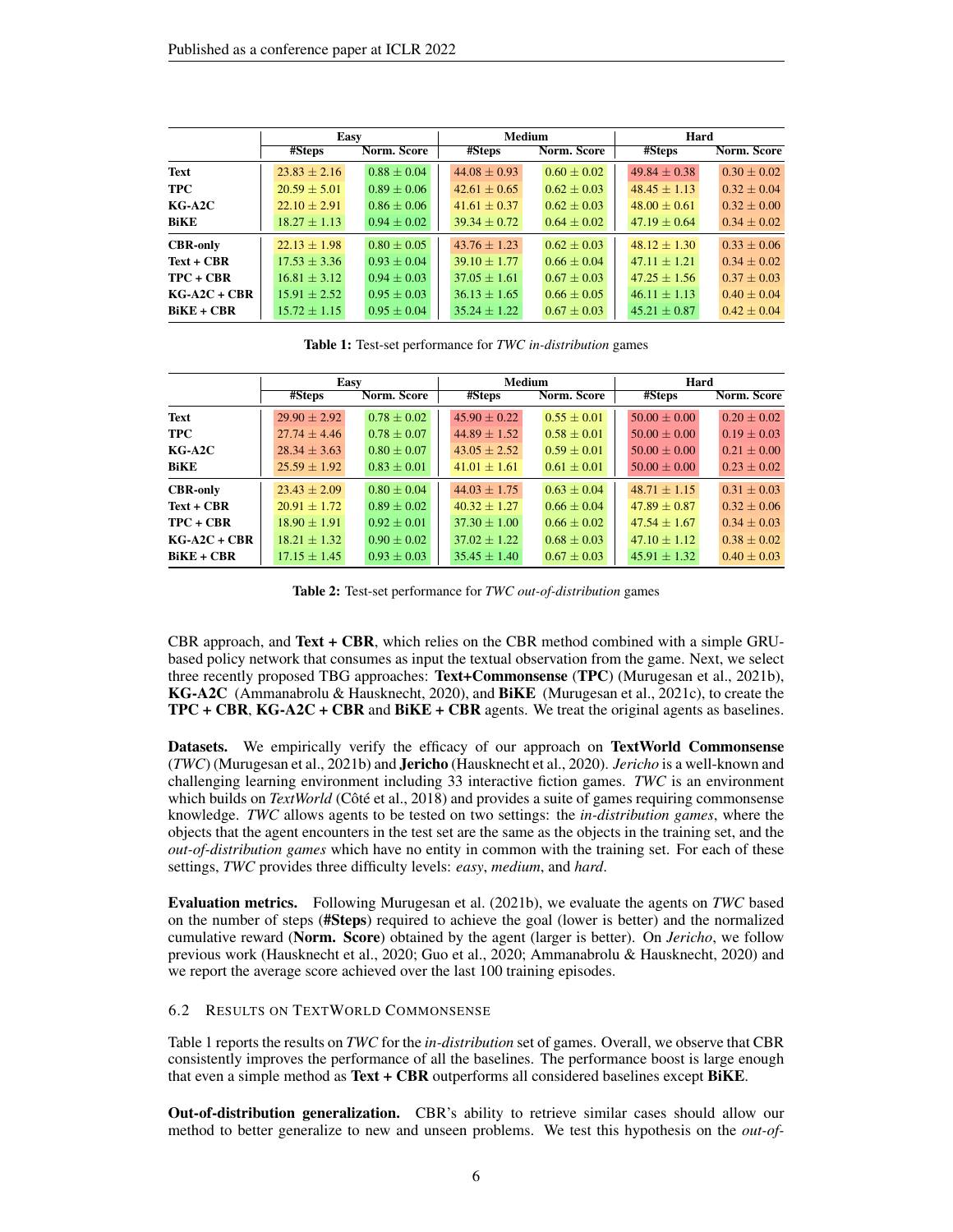<span id="page-6-0"></span>

Figure 2: Performance on *TWC* (showing mean and standard deviation averaged over 5 runs) for the three difficulty levels: *easy* (left), *medium* (middle), *Hard* (right) using normalized score and number of steps.

*distribution* games in *TWC*. The results of this experiment are reported in Table [2.](#page-5-1) We notice that all existing approaches fail to generalize out of the training distribution and suffer a substantial drop in performance in this setting. However, when coupled with CBR, the drop is minor (on average 6% with CBR *vs* 35% without on the hard level). Interestingly, even the CBR-only agent achieves competitive results compared to the top-performing baselines.

Sample efficiency. Another key benefit of our approach comes as better sample efficiency. With its ability to explicitly store prior solutions effectively, CBR allows existing algorithms to learn faster. Figure [2](#page-6-0) shows the learning curves for our best agents and the corresponding baselines. The plots report the performance of the agent over the training episodes, both in terms of the number of steps and the normalized score. Overall, we observe that the CBR agents obtain faster convergence to their counterparts on all difficulty levels.

#### <span id="page-6-1"></span>6.3 PERFORMANCE ON THE JERICHO GAMES

We evaluate our best performing variant from the experiments on *TWC* (BiKE + CBR) against existing approaches on the 33 games in the *Jericho* environment. We compare our approach against strong baselines, including TDQN [\(Hausknecht et al., 2020\)](#page-10-0), DRRN [\(He et al., 2016\)](#page-10-6), KG-A2C [\(Ammanabrolu & Hausknecht, 2020\)](#page-9-1), MPRC-DQN [\(Guo et al., 2020\)](#page-10-5), and RC-DQN [\(Guo et al.,](#page-10-5) [2020\)](#page-10-5). The same experimental setting and handicaps as the baselines are used, as we train for 100 000 steps and we assume access to valid actions. Table [3](#page-7-0) summarizes the results of the *Jericho* games. We observe that our CBR agent achieves comparable or better performance than any baseline on 24 (73%) of the games, strictly outperforming all the other agents in 18 games.

#### <span id="page-6-2"></span>6.4 QUALITATIVE ANALYSIS AND ABLATION STUDIES

**Insights on the model.** Figure [3](#page-7-1) provides two examples showing the  $BiKE + CBR$  agent interacting with the **zork1** game. In the example on top, the agent retrieves an experience that can be successfully reused and turned into a valid action at the current time step. The heat maps visualize the value of the context similarity function defined in Section [4](#page-2-1) for the top entries in the memory. In the negative example at the bottom instead, the agent retrieves an action that is not useful and needs to fall back to the neural policy  $\pi$ . Figure [4](#page-7-1) (top) shows the fraction of times that actions retrieved from the memory are reused successfully in the *TWC* games. We observe that, both for *in-distribution* and *out-of-distribution* games, the trained agent relies on CBR from 60% to approximately 70% of the times. Figure [4](#page-7-1) (bottom) further shows the fraction of times that the neural agent would have been able to select a rewarded action as well, when the CBR reuses a successful action. The plot shows that, for the *out-of-distribution* games, the neural agent would struggle to select good actions when the CBR is used.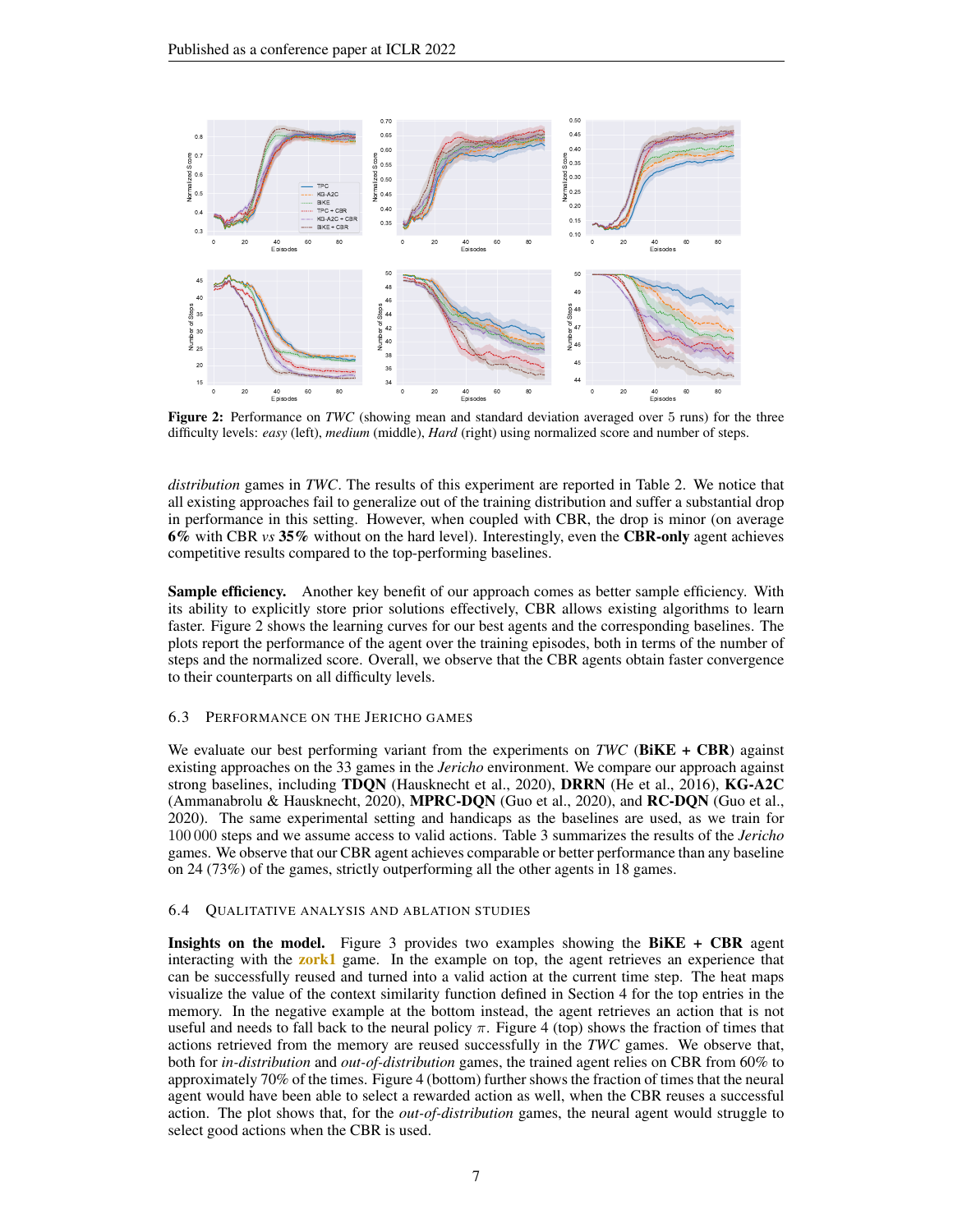<span id="page-7-0"></span>

| Game              | Human<br>(max) | Human<br>(Walkthrough-100) | <b>TDQN</b>  | <b>DRRN</b>      | KG-A2C                   | <b>MPRC-DON</b> | <b>RC-DON</b>  | $BiKE + CBR$ |
|-------------------|----------------|----------------------------|--------------|------------------|--------------------------|-----------------|----------------|--------------|
| 905               | 1              | 1                          | $\bf{0}$     | $\mathbf{0}$     | $\bf{0}$                 | $\bf{0}$        | $\mathbf{0}$   | $\bf{0}$     |
| acorncourt        | 30             | 30                         | 1.6          | 10               | 0.3                      | 10              | 10             | 12.2         |
| adventureland     | 100            | 42                         | $\mathbf{0}$ | 20.6             | $\mathbf{0}$             | 24.2            | 21.7           | 27.3         |
| afflicted         | 75             | 75                         | 1.3          | 2.6              | $\equiv$                 | 8               | 8              | 3.2          |
| awaken            | 50             | 50                         | $\bf{0}$     | 0                | $\bf{0}$                 | 0               | $\mathbf{0}$   | 0            |
| detective         | 360            | 350                        | 169          | 197.8            | 207.9                    | 317.7           | 291.3          | 326.1        |
| dragon            | 25             | 25                         | $-5.3$       | $-3.5$           | 0                        | 0.04            | 4.84           | 8.3          |
| inhumane          | 90             | 70                         | 0.7          | $\boldsymbol{0}$ | 3                        | $\mathbf{0}$    | $\mathbf{0}$   | 24.2         |
| library           | 30             | 30                         | 6.3          | 17               | 14.3                     | 17.7            | 18.1           | 22.3         |
| moonlit           | 1              | 1                          | $\bf{0}$     | $\bf{0}$         | 0                        | 0               | $\bf{0}$       | $\bf{0}$     |
| omniquest         | 50             | 50                         | 16.8         | 10               | 3                        | 10              | 10             | 17.2         |
| pentari           | 70             | 60                         | 17.4         | 27.2             | 50.7                     | 44.4            | 43.8           | 52.1         |
| reverb            | 50<br>50       |                            | 0.3          | 8.2              | $\overline{\phantom{0}}$ | $\overline{c}$  | $\overline{c}$ | 6.5          |
| snacktime         | 50<br>50       |                            | 9.7          | $\Omega$         | $\mathbf{0}$             | $\mathbf{0}$    | $\mathbf{0}$   | 22.1         |
| temple            | 35<br>20       |                            | 7.9          | 7.4              | 7.6                      | 8               | 8              | 7.8          |
| ztuu              | 100<br>100     |                            | 4.9          | 21.6             | 9.2                      | 85.4            | 79.1           | 87.2         |
| advent            | 350            | 113                        | 36           | 36               | 36                       | 63.9            | 36             | 62.1         |
| <b>balances</b>   | 51             | 30                         | 4.8          | 10               | 10                       | 10              | 10             | 11.9         |
| deephome          | 300            | 83                         | 1            | 1                | 1                        | 1               | 1              | 1            |
| gold              | 100            | 30                         | 4.1          | $\mathbf{0}$     | $\overline{\phantom{0}}$ | $\mathbf{0}$    | $\mathbf{0}$   | 2.1          |
| jewel             | 90             | 24                         | $\mathbf{0}$ | 1.6              | 1.8                      | 4.46            | $\overline{2}$ | 6.4          |
| karn              | 170            | 40                         | 0.7          | 2.1              | $\mathbf{0}$             | 10              | 10             | $\mathbf{0}$ |
| ludicorp          | 150            | 37                         | 6            | 13.8             | 17.8                     | 19.7            | 17             | 23.8         |
| vomomma           | 35             | 34                         | $\mathbf{0}$ | 0.4              | $\qquad \qquad -$        | 1               | 1              | 1            |
| zenon             | 20             | 20                         | $\mathbf{0}$ | $\Omega$         | 3.9                      | $\mathbf{0}$    | $\mathbf{0}$   | 4.1          |
| zork1             | 350            | 102                        | 9.9          | 32.6             | 34                       | 38.3            | 38.8           | 44.3         |
| zork3             | 7              | 3                          | $\mathbf{0}$ | 0.5              | 0.1                      | 3.63            | 2.83           | 3.2          |
| anchor            | 100            | 11                         | 0            | $\bf{0}$         | $\bf{0}$                 | 0               | 0              | 0            |
| enchanter         | 400            | 125                        | 8.6          | 20               | 12.1                     | 20              | 20             | 36.3         |
| sorcerer          | 400            | 150                        | 5            | 20.8             | 5.8                      | 38.6            | 38.3           | 24.5         |
| spellbrkr         | 600            | 160                        | 18.7         | 37.8             | 21.3                     | 25              | 25             | 41.2         |
| spirit            | 250            | 8                          | 0.6          | 0.8              | 1.3                      | 3.8             | 5.2            | 4.2          |
| tryst205          | 350            | 50                         | $\mathbf{0}$ | 9.6              | $\equiv$                 | 10              | 10             | 13.4         |
| <b>Best agent</b> |                |                            | 6(18%)       | 6(18%)           | 5(15%)                   | $12(36\%)$      | $10(30\%)$     | 24 (73%)     |

Table 3: Average raw score on the *Jericho* games. We denote with colors the difficulty of the games (green for *possible* games, yellow for *difficult* games and red for *extreme* games). The last row reports the fraction and the absolute number of games where an agent achieves the best score. We additionally report human performance (Human – max) and the 100-step results from a human-written walkthrough (Human – Walkthrough 100). Results are taken from the original papers or "−" is used if a result was not reported.

<span id="page-7-1"></span>

**Figure 3:** Examples from the **zork1** game, showing the content of the memory and the context similarities, in a situation where the agent is able to reuse a previous experience and in a case where the revise step is needed.



Ablation studies. In order to understand the role of the main modules of our CBR agent, we designed some ablation studies. First, instead of using the seeded GAT, we define the context of a state-action pair *context*( $s_t$ ,  $a_t$ ) as just one of the entities that  $a_t$  is applied to. This definition suits well the *TWC* games because rewarded actions are always applied to one target object and a location for that object (see Appendix [G](#page-16-0) for details). Note that, since the set of entities is discrete, no context quantization is needed. We report the performance of the resulting  $BiKE + CBR$  (w/o GAT) agent in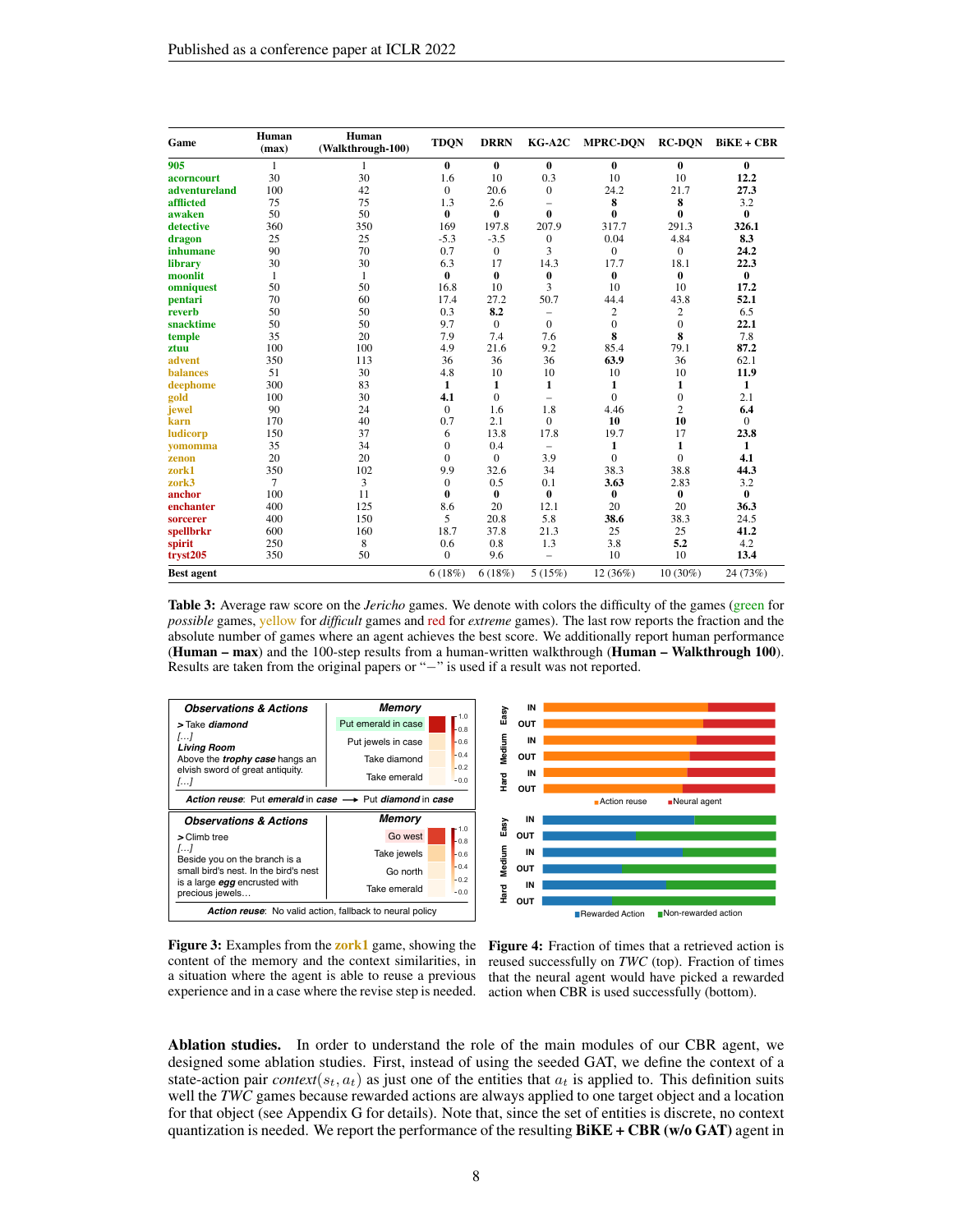<span id="page-8-0"></span>

|                          | Easy             | Medium           | Hard             |
|--------------------------|------------------|------------------|------------------|
| $BiKE + CBR$ (w/o GAT)   | $16.32 + 1.10$   | $36.13 + 1.40$   | $45.72 + 0.63$   |
| $BiKE + CBR$ (w/o VO)    | $22.67 + 1.23$   | $43.18 \pm 2.10$ | $49.21 \pm 0.55$ |
| $BiKE + CBR$ (w/o GAT)   | $18.15 + 1.51$   | $37.10 + 1.41$   | $46.70 + 0.71$   |
| $BiKE + CBR$ (w/o $VQ$ ) | $27.75 \pm 2.11$ | $44.55 + 1.67$   | $50.00 + 0.00$   |



Table 4: Results of the ablation study on *TWC*, evaluated based on the number of steps (#Steps) to solve the games.

Figure 5: Number of entries in the memory over training.

Table [4.](#page-8-0) The results show that CBR on *TWC* is effective even with this simple context definition, but the lower performance of the agent demonstrates the advantage of incorporating additional context information. Finally, we investigate the role played by vector quantization, by experimenting with an agent (BiKE + CBR w/o VQ) that stores the continuous context representations. In general, this poses scalability challenges, but since *TWC* has only 5 games per difficulty level, each with a small number of objects, we were able to evaluate the performance of this agent on the three levels separately. The results, reported in Table [4,](#page-8-0) show that this agent performs much worse than the other CBR implementations. This happens because storing continuous representations over the training results in duplicated entries in the memory and makes it harder to retrieve meaningful experiences. Figure [5](#page-8-0) demonstrates how the size (number of entries) in the memory grows over the training time. In this experiment, we trained the agent on all difficulty levels at the same time, resulting in the implementation running out of memory (OOM) on the GPU. More ablation studies are reported in Appendix [C,](#page-13-1) [D,](#page-14-0) [E,](#page-15-0) [F,](#page-16-1) and [G.](#page-16-0)

## 7 RELATED WORK

**Text-based RL.** TBGs are a rich domain for studying grounded language understanding and how text information can be utilized in control. Prior work has explored text-based RL to learn strategies for multi-user dungeon games [\(Narasimhan et al., 2015\)](#page-11-8) and other environments [\(Branavan et al.,](#page-9-7) [2012\)](#page-9-7). [Zahavy et al.](#page-12-1) [\(2018\)](#page-12-1) proposed the Action-Elimination Deep Q-Network (AE-DQN), which learns to predict invalid actions in the text-adventure game *Zork*. Recently, [Côté et al.](#page-10-4) [\(2018\)](#page-10-4) introduced TextWorld, a sandbox learning environment for training and evaluating RL agents on text-based games. On the same line, [Murugesan et al.](#page-11-0) [\(2021b\)](#page-11-0) introduced *TWC* that requires agents with commonsense knowledge [\(Murugesan et al., 2020;](#page-11-9) [Basu et al., 2021\)](#page-9-8). The *LeDeepChef* system [\(Adolphs & Hofmann, 2019\)](#page-9-6) achieved good results on the *First TextWord Problems*[\(Trischler](#page-11-10) [et al., 2019\)](#page-11-10) by supervising the model with entities from FreeBase, allowing the agent to generalize to unseen objects. A recent line of work learns symbolic (typically graph-structured) representations of the agent's belief. Notably, [Ammanabrolu & Riedl](#page-9-0) [\(2019\)](#page-9-0) proposed *KG-DQN* and [Adhikari et al.](#page-9-2) [\(2020\)](#page-9-2) proposed *GATA*. We also use graphs to model the state of the game.

Case-based reasoning in RL. In the context of RL, CBR has been used to speed up and improve transfer learning in heuristic-based RL. [Celiberto Jr et al.](#page-10-7) [\(2011\)](#page-10-7) and [Bianchi et al.](#page-9-9) [\(2018\)](#page-9-9) have shown that cases collected from one domain can be used as heuristics to achieve faster convergence when learning an RL algorithm on a different domain. In contrast to these works, we present a scalable way of using CBR alongside deep RL methods in settings with very large state spaces. More recently, CBR has been successfully applied in the field of knowledge-based reasoning. [Das](#page-10-8) [et al.](#page-10-8) [\(2020\)](#page-10-8) and [Das et al.](#page-10-9) [\(2021\)](#page-10-9) show that CBR can effectively learn to generate new logical reasoning chains from prior cases, to answer questions on knowledge graphs.

## 8 CONCLUSION AND FUTURE WORK

In this work, we proposed new agents for TBGs using case-based reasoning. In contrast to expensive deep RL approaches, CBR simply builds a collection of its past experiences and uses the ones relevant to the current situation to decide upon its next action in the game. Our experiments showed that CBR when combined with existing RL agents can make them more efficient and aid generalization in out-of-distribution settings. Even though CBR was quite successful in the TBGs explored in our work, future work is needed to understand the limitations of CBR in such settings.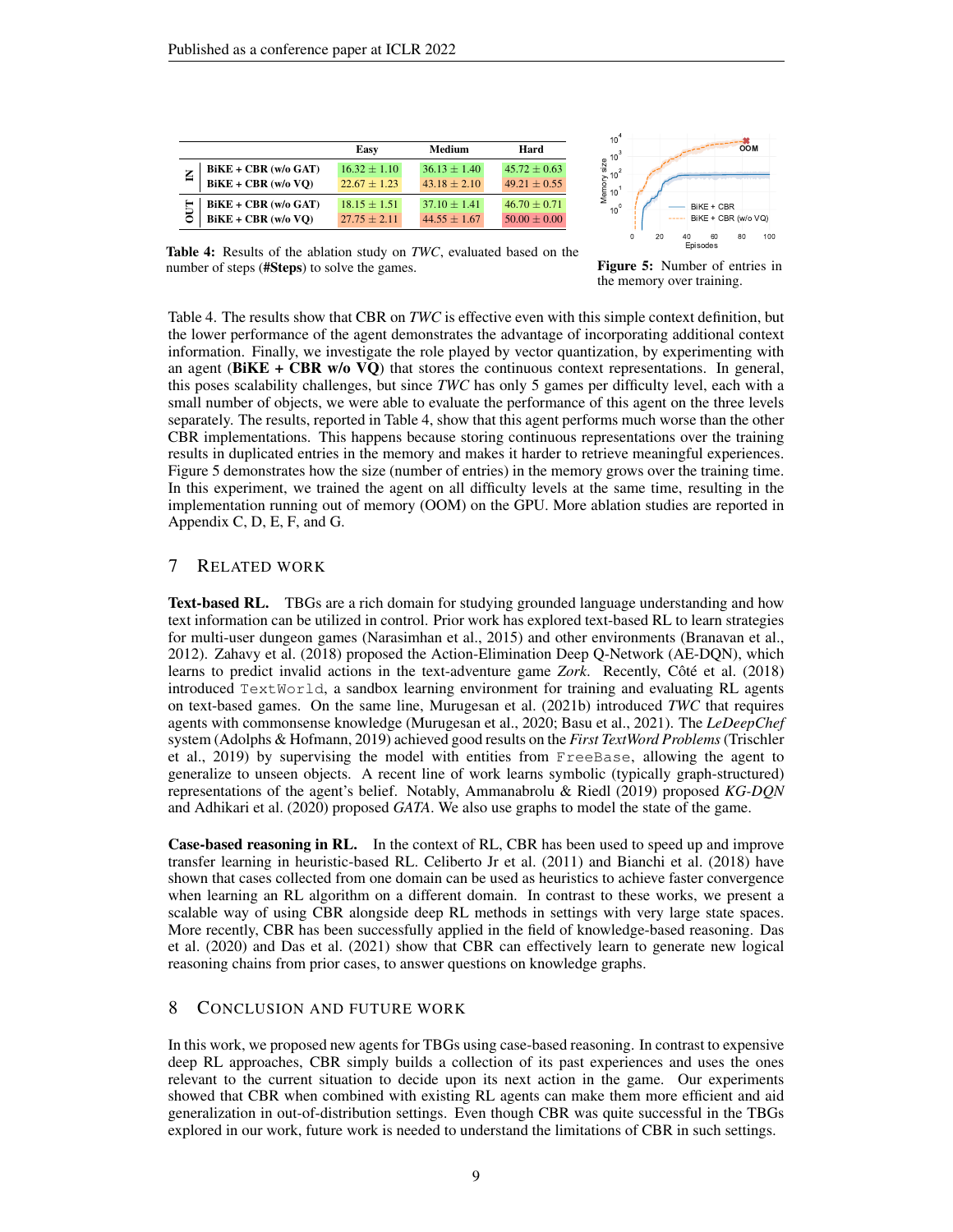## ACKNOWLEDGEMENTS

This work was funded in part by an IBM fellowship to SD and in part by a small project grant to MS from the Hasler Foundation.

## **REFERENCES**

- <span id="page-9-3"></span>Agnar Aamodt and Enric Plaza. Case-based reasoning: Foundational issues, methodological variations, and system approaches. *AI communications*, 7(1):39–59, 1994.
- <span id="page-9-2"></span>Ashutosh Adhikari, Xingdi Yuan, Marc-Alexandre Côté, Mikuláš Zelinka, Marc-Antoine Rondeau, Romain Laroche, Pascal Poupart, Jian Tang, Adam Trischler, and William L Hamilton. Learning dynamic knowledge graphs to generalize on text-based games. *arXiv preprint arXiv:2002.09127*, 2020.
- <span id="page-9-6"></span>Leonard Adolphs and Thomas Hofmann. Ledeepchef: Deep reinforcement learning agent for families of text-based games. *ArXiv*, abs/1909.01646, 2019.
- <span id="page-9-1"></span>Prithviraj Ammanabrolu and Matthew Hausknecht. Graph constrained reinforcement learning for natural language action spaces. *arXiv preprint arXiv:2001.08837*, 2020.
- <span id="page-9-0"></span>Prithviraj Ammanabrolu and Mark Riedl. Playing text-adventure games with graph-based deep reinforcement learning. In *Proceedings of the 2019 Conference of the North American Chapter of the Association for Computational Linguistics: Human Language Technologies, Volume 1 (Long and Short Papers)*, pp. 3557–3565, 2019.
- <span id="page-9-13"></span>Prithviraj Ammanabrolu, Ethan Tien, Matthew J. Hausknecht, and Mark O. Riedl. How to avoid being eaten by a grue: Structured exploration strategies for textual worlds. *CoRR*, abs/2006.07409, 2020. URL <https://arxiv.org/abs/2006.07409>.
- <span id="page-9-10"></span>Mattia Atzeni and Maurizio Atzori. Translating natural language to code: An unsupervised ontology-based approach. In *First IEEE International Conference on Artificial Intelligence and Knowledge Engineering, AIKE 2018, Laguna Hills, CA, USA, September 26-28, 2018*, pp. 1–8. IEEE Computer Society, 2018. doi: 10.1109/AIKE.2018.00009. URL [https://doi.org/](https://doi.org/10.1109/AIKE.2018.00009) [10.1109/AIKE.2018.00009](https://doi.org/10.1109/AIKE.2018.00009).
- <span id="page-9-12"></span>Mattia Atzeni, Jasmina Bogojeska, and Andreas Loukas. SQALER: Scaling question answering by decoupling multi-hop and logical reasoning. In A. Beygelzimer, Y. Dauphin, P. Liang, and J. Wortman Vaughan (eds.), *Advances in Neural Information Processing Systems*, 2021. URL [https://openreview.net/forum?id=2CQQ\\_C1i0b](https://openreview.net/forum?id=2CQQ_C1i0b).
- <span id="page-9-11"></span>Dzmitry Bahdanau, Shikhar Murty, Michael Noukhovitch, Thien Huu Nguyen, Harm de Vries, and Aaron C. Courville. Systematic generalization: What is required and can it be learned? In *ICLR 2019*, 2019.
- <span id="page-9-4"></span>Dana H. Ballard. *An introduction to natural computation*. Complex adaptive systems. MIT Press, 2000. ISBN 978-0-262-52258-8.
- <span id="page-9-8"></span>Kinjal Basu, Keerthiram Murugesan, Mattia Atzeni, Pavan Kapanipathi, Kartik Talamadupula, Tim Klinger, Murray Campbell, Mrinmaya Sachan, and Gopal Gupta. A hybrid neuro-symbolic approach for text-based games using inductive logic programming. In *Combining Learning and Reasoning: Programming Languages, Formalisms, and Representations*, 2021.
- <span id="page-9-5"></span>Yoshua Bengio, Nicholas Léonard, and Aaron C. Courville. Estimating or propagating gradients through stochastic neurons for conditional computation. *CoRR*, abs/1308.3432, 2013. URL <http://arxiv.org/abs/1308.3432>.
- <span id="page-9-9"></span>Reinaldo AC Bianchi, Paulo E Santos, Isaac J Da Silva, Luiz A Celiberto, and Ramon Lopez de Mantaras. Heuristically accelerated reinforcement learning by means of case-based reasoning and transfer learning. *Journal of Intelligent & Robotic Systems*, 91(2):301–312, 2018.
- <span id="page-9-7"></span>SRK Branavan, David Silver, and Regina Barzilay. Learning to win by reading manuals in a montecarlo framework. *Journal of Artificial Intelligence Research*, 43:661–704, 2012.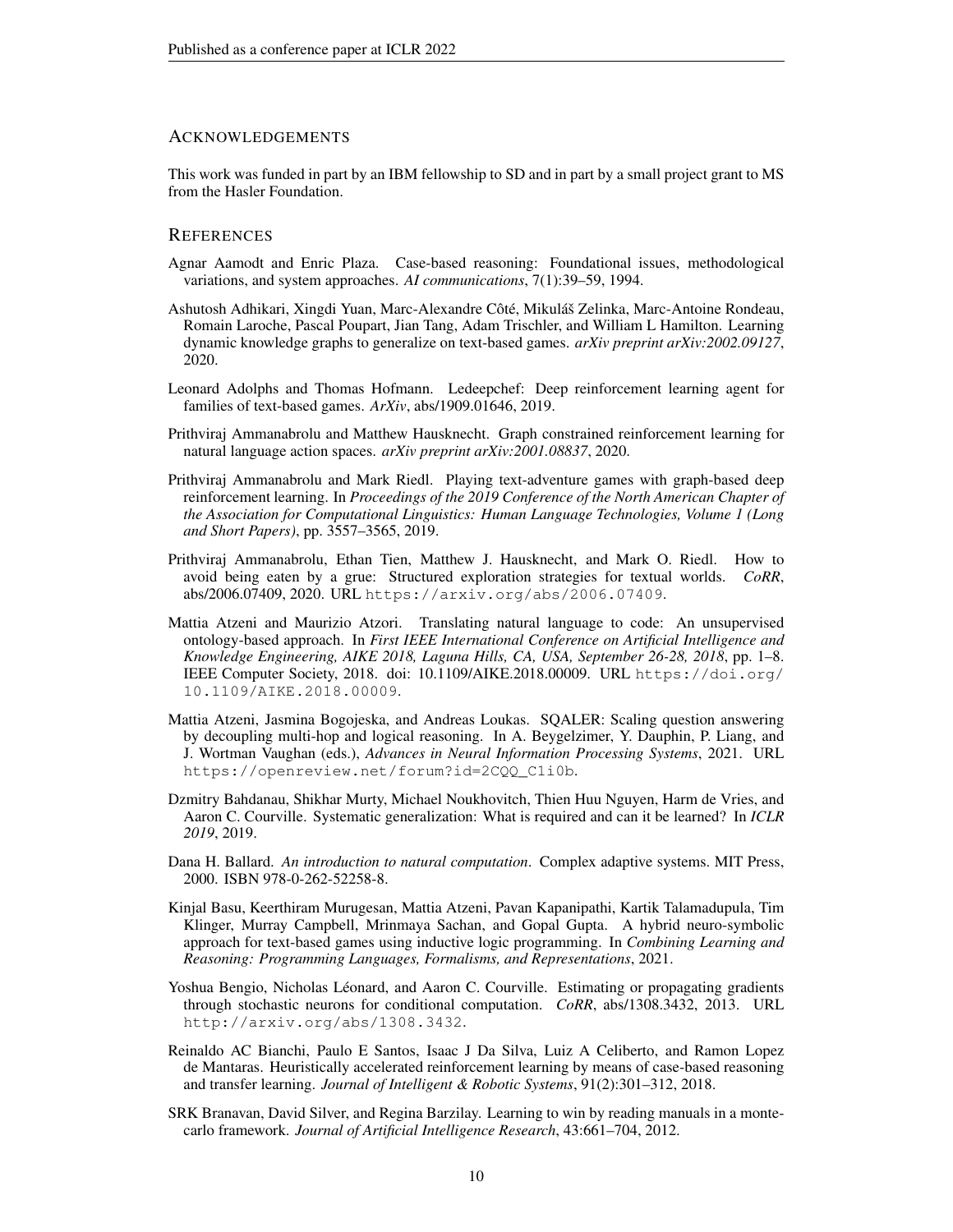- <span id="page-10-7"></span>Luiz A Celiberto Jr, Jackson P Matsuura, Ramon Lopez De Mantaras, and Reinaldo AC Bianchi. Using cases as heuristics in reinforcement learning: a transfer learning application. In *Twenty-Second International Joint Conference on Artificial Intelligence*, 2011.
- <span id="page-10-2"></span>Ting Chen, Martin Renqiang Min, and Yizhou Sun. Learning k-way d-dimensional discrete codes for compact embedding representations. In Jennifer G. Dy and Andreas Krause (eds.), *Proceedings of the 35th International Conference on Machine Learning, ICML 2018, Stockholmsmässan, Stockholm, Sweden, July 10-15, 2018*, volume 80 of *Proceedings of Machine Learning Research*, pp. 853–862. PMLR, 2018. URL [http://proceedings.mlr.press/v80/chen18g.](http://proceedings.mlr.press/v80/chen18g.html) [html](http://proceedings.mlr.press/v80/chen18g.html).
- <span id="page-10-4"></span>Marc-Alexandre Côté, Ákos Kádár, Xingdi Yuan, Ben Kybartas, Tavian Barnes, Emery Fine, James Moore, Matthew Hausknecht, Layla El Asri, Mahmoud Adada, Wendy Tay, and Adam Trischler. Textworld: A learning environment for text-based games. *CoRR*, abs/1806.11532, 2018.
- <span id="page-10-8"></span>Rajarshi Das, Ameya Godbole, Shehzaad Dhuliawala, Manzil Zaheer, and Andrew McCallum. A simple approach to case-based reasoning in knowledge bases. *arXiv preprint arXiv:2006.14198*, 2020.
- <span id="page-10-9"></span>Rajarshi Das, Manzil Zaheer, Dung Thai, Ameya Godbole, Ethan Perez, Jay-Yoon Lee, Lizhen Tan, Lazaros Polymenakos, and Andrew McCallum. Case-based reasoning for natural language queries over knowledge bases. *arXiv preprint arXiv:2104.08762*, 2021.
- <span id="page-10-1"></span>Jacob Devlin, Ming-Wei Chang, Kenton Lee, and Kristina Toutanova. BERT: pre-training of deep bidirectional transformers for language understanding. In Jill Burstein, Christy Doran, and Thamar Solorio (eds.), *Proceedings of the 2019 Conference of the North American Chapter of the Association for Computational Linguistics: Human Language Technologies, NAACL-HLT 2019, Minneapolis, MN, USA, June 2-7, 2019, Volume 1 (Long and Short Papers)*, pp. 4171– 4186. Association for Computational Linguistics, 2019. URL [https://www.aclweb.org/](https://www.aclweb.org/anthology/N19-1423/) [anthology/N19-1423/](https://www.aclweb.org/anthology/N19-1423/).
- <span id="page-10-5"></span>Xiaoxiao Guo, Mo Yu, Yupeng Gao, Chuang Gan, Murray Campbell, and Shiyu Chang. Interactive fiction game playing as multi-paragraph reading comprehension with reinforcement learning. In *Proceedings of the 2020 Conference on Empirical Methods in Natural Language Processing (EMNLP)*, pp. 7755–7765, Online, November 2020. Association for Computational Linguistics. doi: 10.18653/v1/2020.emnlp-main.624. URL [https://aclanthology.org/2020.](https://aclanthology.org/2020.emnlp-main.624) [emnlp-main.624](https://aclanthology.org/2020.emnlp-main.624).
- <span id="page-10-3"></span>Raia Hadsell, Sumit Chopra, and Yann LeCun. Dimensionality reduction by learning an invariant mapping. In *2006 IEEE Computer Society Conference on Computer Vision and Pattern Recognition (CVPR 2006), 17-22 June 2006, New York, NY, USA*, pp. 1735–1742. IEEE Computer Society, 2006. doi: 10.1109/CVPR.2006.100. URL [https://doi.org/10.1109/CVPR.](https://doi.org/10.1109/CVPR.2006.100) [2006.100](https://doi.org/10.1109/CVPR.2006.100).
- <span id="page-10-0"></span>Matthew Hausknecht, Prithviraj Ammanabrolu, Marc-Alexandre Côté, and Xingdi Yuan. Interactive fiction games: A colossal adventure. In *Proceedings of the AAAI Conference on Artificial Intelligence*, volume 34, pp. 7903–7910, 2020.
- <span id="page-10-6"></span>Ji He, Jianshu Chen, Xiaodong He, Jianfeng Gao, Lihong Li, Li Deng, and Mari Ostendorf. Deep reinforcement learning with a natural language action space. In *Proceedings of the 54th Annual Meeting of the Association for Computational Linguistics, ACL 2016, August 7-12, 2016, Berlin, Germany, Volume 1: Long Papers*. The Association for Computer Linguistics, 2016. doi: 10. 18653/v1/p16-1153. URL <https://doi.org/10.18653/v1/p16-1153>.
- <span id="page-10-10"></span>Pavan Kapanipathi, Veronika Thost, Siva Sankalp Patel, Spencer Whitehead, Ibrahim Abdelaziz, Avinash Balakrishnan, Maria Chang, Kshitij Fadnis, Chulaka Gunasekara, Bassem Makni, Nicholas Mattei, Kartik Talamadupula, and Achille Fokoue. Infusing knowledge into the textual entailment task using graph convolutional networks. *AAAI*, 2020.
- <span id="page-10-11"></span>Daniel Keysers, Nathanael Schärli, Nathan Scales, Hylke Buisman, Daniel Furrer, Sergii Kashubin, Nikola Momchev, Danila Sinopalnikov, Lukasz Stafiniak, Tibor Tihon, Dmitry Tsarkov, Xiao Wang, Marc van Zee, and Olivier Bousquet. Measuring compositional generalization: A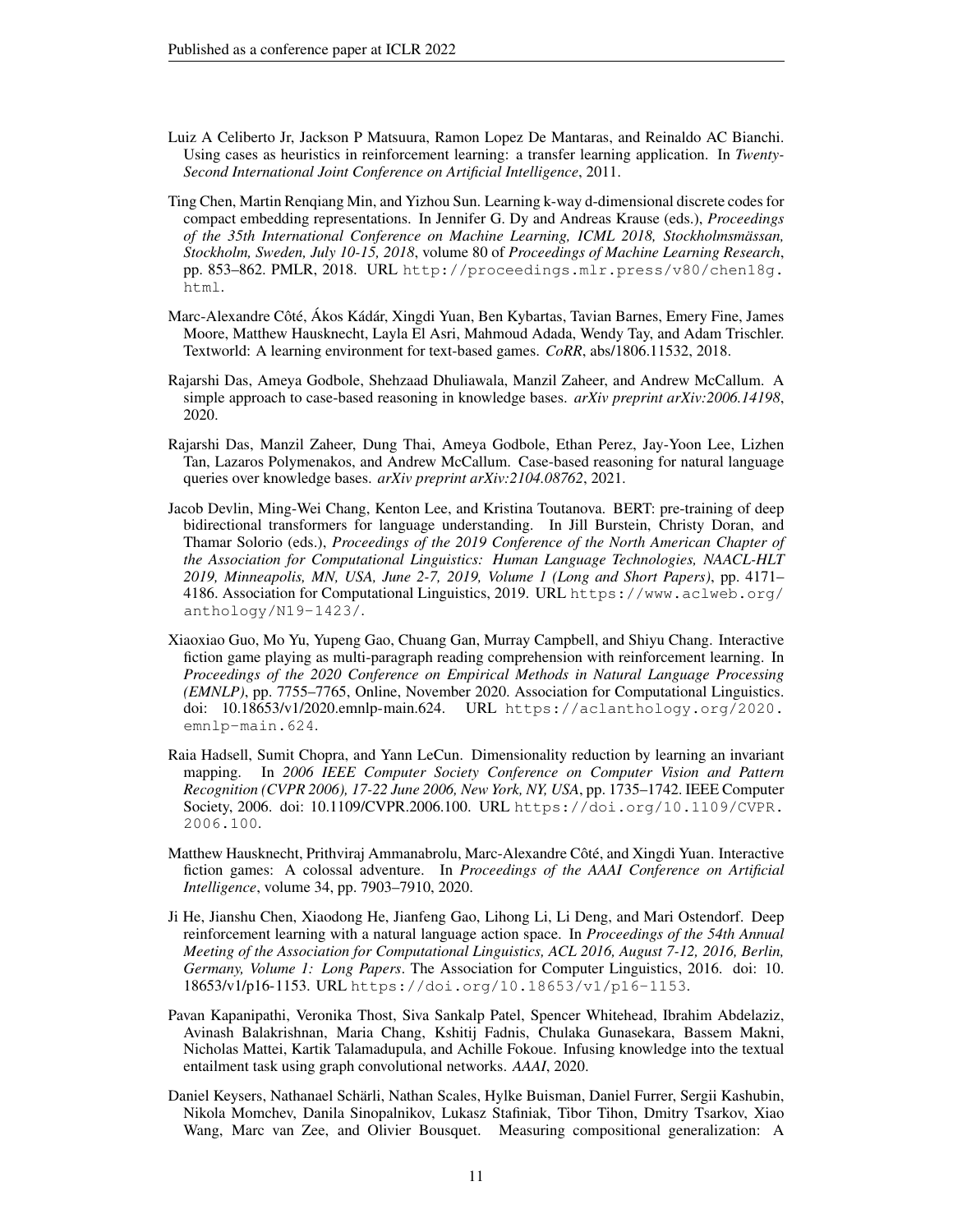comprehensive method on realistic data. In *8th International Conference on Learning Representations, ICLR 2020, Addis Ababa, Ethiopia, April 26-30, 2020*. OpenReview.net, 2020. URL <https://openreview.net/forum?id=SygcCnNKwr>.

- <span id="page-11-4"></span>Janet L Kolodner. Reconstructive memory: A computer model. *Cognitive science*, 7(4):281–328, 1983.
- <span id="page-11-2"></span>Brenden M. Lake, Tomer D. Ullman, Joshua B. Tenenbaum, and Samuel J. Gershman. Building machines that learn and think like people. *Behavioral and Brain Sciences*, 40:e253, 2017. doi: 10.1017/S0140525X16001837.
- <span id="page-11-1"></span>K. Murugesan, Subhajit Chaudhury, and Kartik Talamadupula. Eye of the beholder: Improved relation generalization for text-based reinforcement learning agents. *ArXiv*, abs/2106.05387, 2021a.
- <span id="page-11-9"></span>Keerthiram Murugesan, Mattia Atzeni, Pushkar Shukla, Mrinmaya Sachan, Pavan Kapanipathi, and Kartik Talamadupula. Enhancing text-based reinforcement learning agents with commonsense knowledge. *CoRR*, abs/2005.00811, 2020. URL <https://arxiv.org/abs/2005.00811>.
- <span id="page-11-0"></span>Keerthiram Murugesan, Mattia Atzeni, Pavan Kapanipathi, Pushkar Shukla, Sadhana Kumaravel, Gerald Tesauro, Kartik Talamadupula, Mrinmaya Sachan, and Murray Campbell. Text-based rl agents with commonsense knowledge: New challenges, environments and baselines. In *Thirty Fifth AAAI Conference on Artificial Intelligence*, 2021b.
- <span id="page-11-5"></span>Keerthiram Murugesan, Mattia Atzeni, Pavan Kapanipathi, Kartik Talamadupula, Mrinmaya Sachan, and Murray Campbell. Efficient text-based reinforcement learning by jointly leveraging state and commonsense graph representations. In *Proceedings of the 59th Annual Meeting of the Association for Computational Linguistics and the 11th International Joint Conference on Natural Language Processing (Volume 2: Short Papers)*, pp. 719–725, 2021c.
- <span id="page-11-8"></span>Karthik Narasimhan, Tejas Kulkarni, and Regina Barzilay. Language understanding for text-based games using deep reinforcement learning. *arXiv preprint arXiv:1506.08941*, 2015.
- <span id="page-11-7"></span>Mrinmaya Sachan. Knowledge graph embedding compression. In Dan Jurafsky, Joyce Chai, Natalie Schluter, and Joel R. Tetreault (eds.), *Proceedings of the 58th Annual Meeting of the Association for Computational Linguistics, ACL 2020, Online, July 5-10, 2020*, pp. 2681–2691. Association for Computational Linguistics, 2020. doi: 10.18653/v1/2020.acl-main.238. URL [https://](https://doi.org/10.18653/v1/2020.acl-main.238) [doi.org/10.18653/v1/2020.acl-main.238](https://doi.org/10.18653/v1/2020.acl-main.238).
- <span id="page-11-14"></span>Victor Sanh, Lysandre Debut, Julien Chaumond, and Thomas Wolf. Distilbert, a distilled version of BERT: smaller, faster, cheaper and lighter. *CoRR*, abs/1910.01108, 2019. URL [http://](http://arxiv.org/abs/1910.01108) [arxiv.org/abs/1910.01108](http://arxiv.org/abs/1910.01108).
- <span id="page-11-3"></span>Roger C Schank. *Dynamic memory: A theory of reminding and learning in computers and people*. cambridge university press, 1983.
- <span id="page-11-13"></span>Ishika Singh, Gargi Singh, and Ashutosh Modi. Pre-trained language models as prior knowledge for playing text-based games. *CoRR*, abs/2107.08408, 2021. URL [https://arxiv.org/abs/](https://arxiv.org/abs/2107.08408) [2107.08408](https://arxiv.org/abs/2107.08408).
- <span id="page-11-6"></span>Haitian Sun, Bhuwan Dhingra, Manzil Zaheer, Kathryn Mazaitis, Ruslan Salakhutdinov, and William Cohen. Open domain question answering using early fusion of knowledge bases and text. In *Proceedings of the 2018 Conference on Empirical Methods in Natural Language Processing*, pp. 4231–4242, 2018.
- <span id="page-11-11"></span>Richard S. Sutton and Andrew G. Barto. *Reinforcement Learning: An Introduction*. A Bradford Book, Cambridge, MA, USA, 2018. ISBN 0262039249.
- <span id="page-11-10"></span>Adam Trischler, Marc-Alexandre Côté, and Pedro Lima. First TextWorld Problems, the competition: Using text-based games to advance capabilities of AI agents, 2019.
- <span id="page-11-12"></span>Laurens van der Maaten and Geoffrey Hinton. Visualizing data using t-SNE. *Journal of Machine Learning Research*, 9:2579–2605, 2008. URL [http://www.jmlr.org/papers/v9/](http://www.jmlr.org/papers/v9/vandermaaten08a.html) [vandermaaten08a.html](http://www.jmlr.org/papers/v9/vandermaaten08a.html).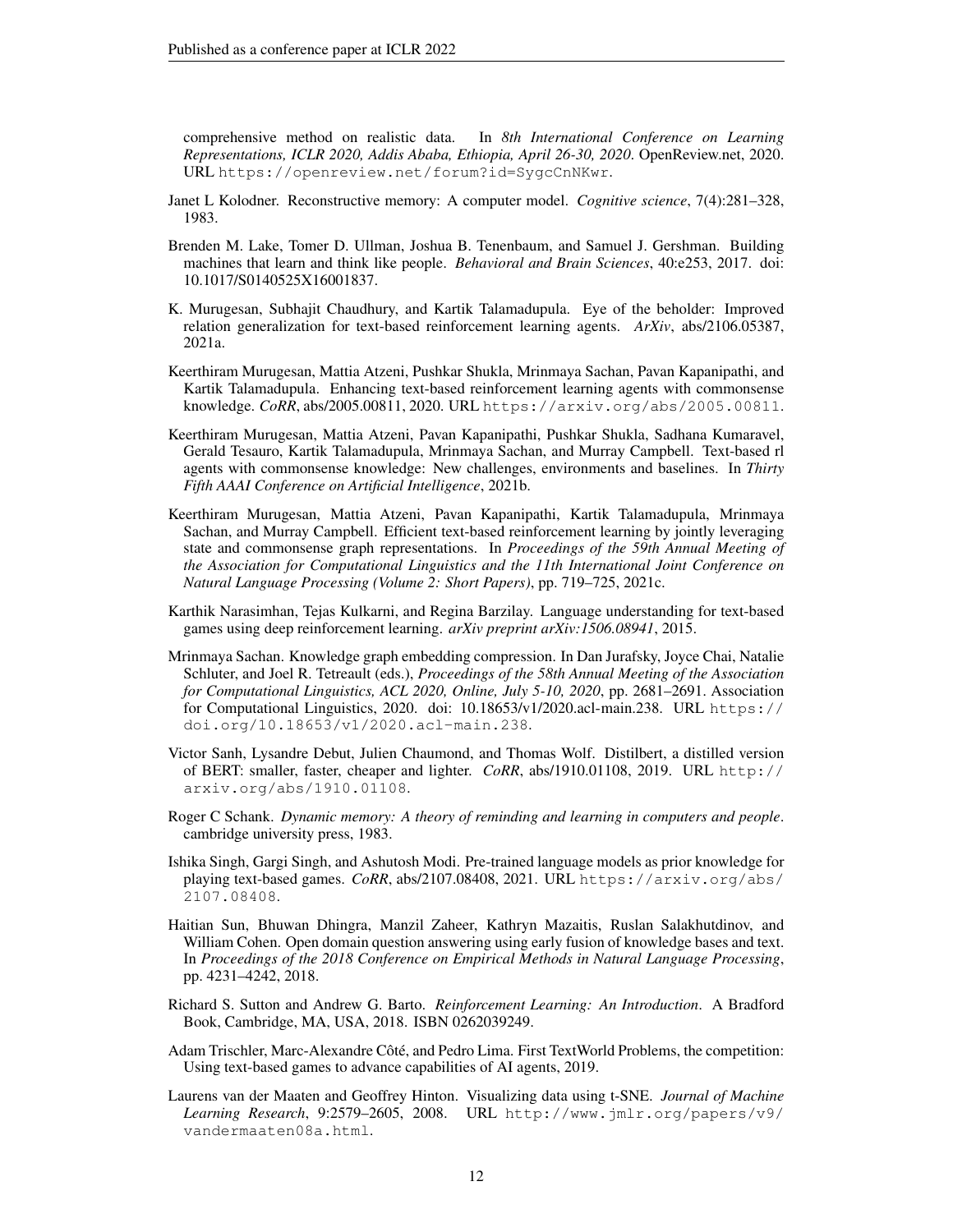- <span id="page-12-0"></span>Petar Velickovic, Guillem Cucurull, Arantxa Casanova, Adriana Romero, Pietro Liò, and Yoshua Bengio. Graph attention networks. In *6th International Conference on Learning Representations, ICLR 2018, Vancouver, BC, Canada, April 30 - May 3, 2018, Conference Track Proceedings*. OpenReview.net, 2018. URL <https://openreview.net/forum?id=rJXMpikCZ>.
- <span id="page-12-2"></span>Yunqiu Xu, Ling Chen, Meng Fang, Yang Wang, and Chengqi Zhang. Deep reinforcement learning with transformers for text adventure games. In *IEEE Conference on Games, CoG 2020, Osaka, Japan, August 24-27, 2020*, pp. 65–72. IEEE, 2020. doi: 10.1109/CoG47356.2020.9231622. URL <https://doi.org/10.1109/CoG47356.2020.9231622>.
- <span id="page-12-1"></span>Tom Zahavy, Matan Haroush, Nadav Merlis, Daniel J Mankowitz, and Shie Mannor. Learn what not to learn: Action elimination with deep reinforcement learning. In *Advances in Neural Information Processing Systems*, pp. 3562–3573, 2018.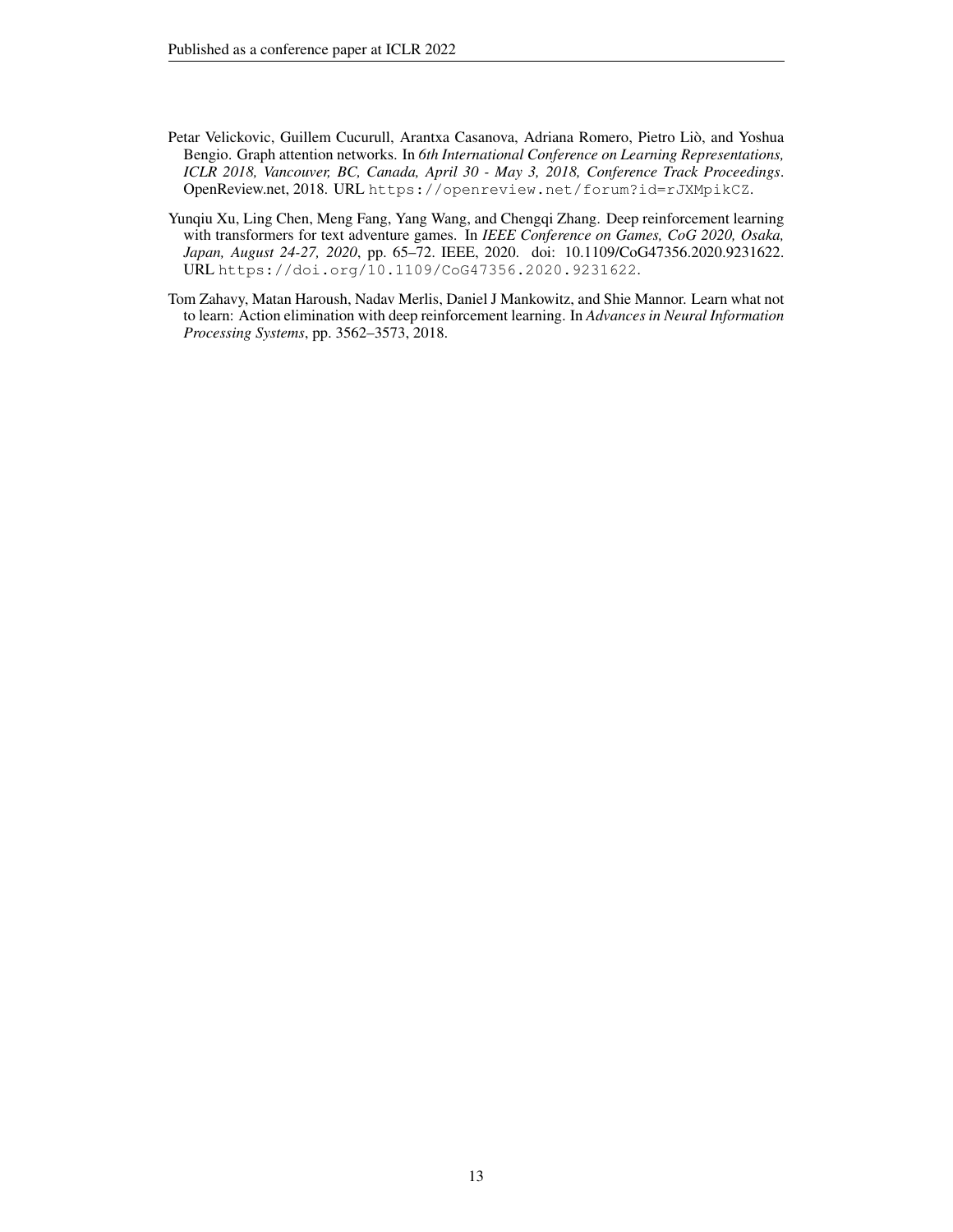## <span id="page-13-0"></span>A TRAINING DETAILS

All agents used in our experiments are trained with an Advantage Actor Critic (A2C) method according to the general scheme defined below. We use the  $n$ -step temporal difference method [\(Sutton & Barto, 2018\)](#page-11-11) to compute the return  $R(s_t, a_t)$  of a single time step t in a session of length  $T$  as:

$$
R(s_t, a_t) = \gamma^{T-t} V(s_T) + \sum_{i=0}^{T-t} \gamma^i r(s_{t+i}, a_{t+i}),
$$

where  $V(s_T)$  denotes the value of  $s_T$  computed by the critic network,  $\gamma$  is the discount factor, and r is the reward function. We then compute the advantage  $A(s_t, a_t) = R(s_t, a_t) - V(s_t)$ . The final objective term consists of four separate objectives. First, we have  $\mathcal{L}_{\pi}^{(t)}$  that denotes the objective of the policy, which tries to maximize the the advantage  $A$ :

$$
\mathcal{L}_{\pi}^{(t)} = -A(s_t, a_t^{\star}) \log \pi(a_t^{\star} | s_t).
$$

We then add the objective of the critic as:

$$
\mathcal{L}_v^{(t)} = \frac{1}{2} \left( R(s_t, a_t^{\star}) - V(s_t) \right)^2.
$$

 $\mathcal{L}_{v}^{(t)}$  encourages the value of the critic V to better estimate the reward R by reducing the mean squared error between them. To prevent the policy from assigning a large weight on a single action, we perform entropy regularization by introducing an additional term:

$$
\mathcal{L}_e^{(t)} = \eta \cdot \sum_{a_t \in \mathcal{A}_t} \pi(a_t|s_t) \cdot \log \pi(a_t|s_t).
$$

The  $\eta$  parameter helps balance the exploration-exploitation trade-off for the policy. The sum of the above objectives defines the loss when the neural agent  $\pi$  is used to select the action  $a_t^*$ . In case actions are reused from the memory, then we use the contrastive loss as discussed in Section [5,](#page-4-0) namely we compute the loss as:

$$
\mathcal{L}_r^{(t)} = \frac{1}{2}(1 - y_t)(1 - \text{sim}(c_t, c_t^{\mathcal{M}}))^2 + \frac{1}{2}y_t \max\{0, \mu - 1 + \text{sim}(c_t, c_t^{\mathcal{M}})\}^2.
$$

#### B ENHANCING BASELINE AGENTS WITH CBR ON JERICHO

In this section, we report additional experimental results on a subset of the *Jericho* games, in order to show the performance improvement obtained by different baseline agents when enhanced with case-based reasoning. Table [5](#page-13-2) shows the results obtained when coupling the agents described in Section [6.1](#page-4-1) with CBR. Similarly to what we discussed for *TWC* in Section [6.2,](#page-5-2) we observe that CBR consistently improves the performance of all the agents. The best performing agent is BiKE + CBR, which is the agent that we evaluated on the complete set of games in Section [6.3.](#page-6-1)

<span id="page-13-2"></span>

| Game      |       | $KG-A2C$ $KG-A2C+CBR$ | Text  | $Text + CBR$ | TPC          | $TPC + CBR$ | BiKE  | BiKE + CBR |
|-----------|-------|-----------------------|-------|--------------|--------------|-------------|-------|------------|
| detective | 207.9 | 255.6                 | 205.8 | 242.3        | 245.6        | 315.1       | 278.2 | 326.1      |
| inhumane  |       | 15.6                  | 1.1   | 14.5         | 4.5          | 18.3        | 9.2   | 24.2       |
| snacktime |       | 15.5                  | 8.1   | 9.8          | 15.7         | 19.3        | 18.8  | 22.1       |
| karn      |       | 0                     |       | $\mathbf{0}$ | $\mathbf{0}$ | 0           | 0     | 0          |
| zork1     | 34    | 34.2                  | 31.5  | 38.2         | 36           | 39.2        | 39.5  | 44.3       |
| zork3     | 0.1   | 1.7                   |       | 1.6          | 1.7          | 1.9         | 2.5   | 3.2        |
| enchanter | 12.1  | 26.2                  | 10.1  | 26.4         | 13.2         | 24.5        | 19.7  | 36.3       |
| spellbrkr | 21.3  | 36.1                  | 20.4  | 33.2         | 38.1         | 40.2        | 38.8  | 41.2       |

Table 5: Additional results on *Jericho* showing the performance improvement obtained by enhancing several baseline agents with CBR.

## <span id="page-13-1"></span>C ABLATION STUDY ON MEMORY ACCESS

In this section, we investigate the effectiveness of our approach based on vector quantization for efficient memory access. We consider several variants, where VQ is either dropped completely or replaced with other techniques.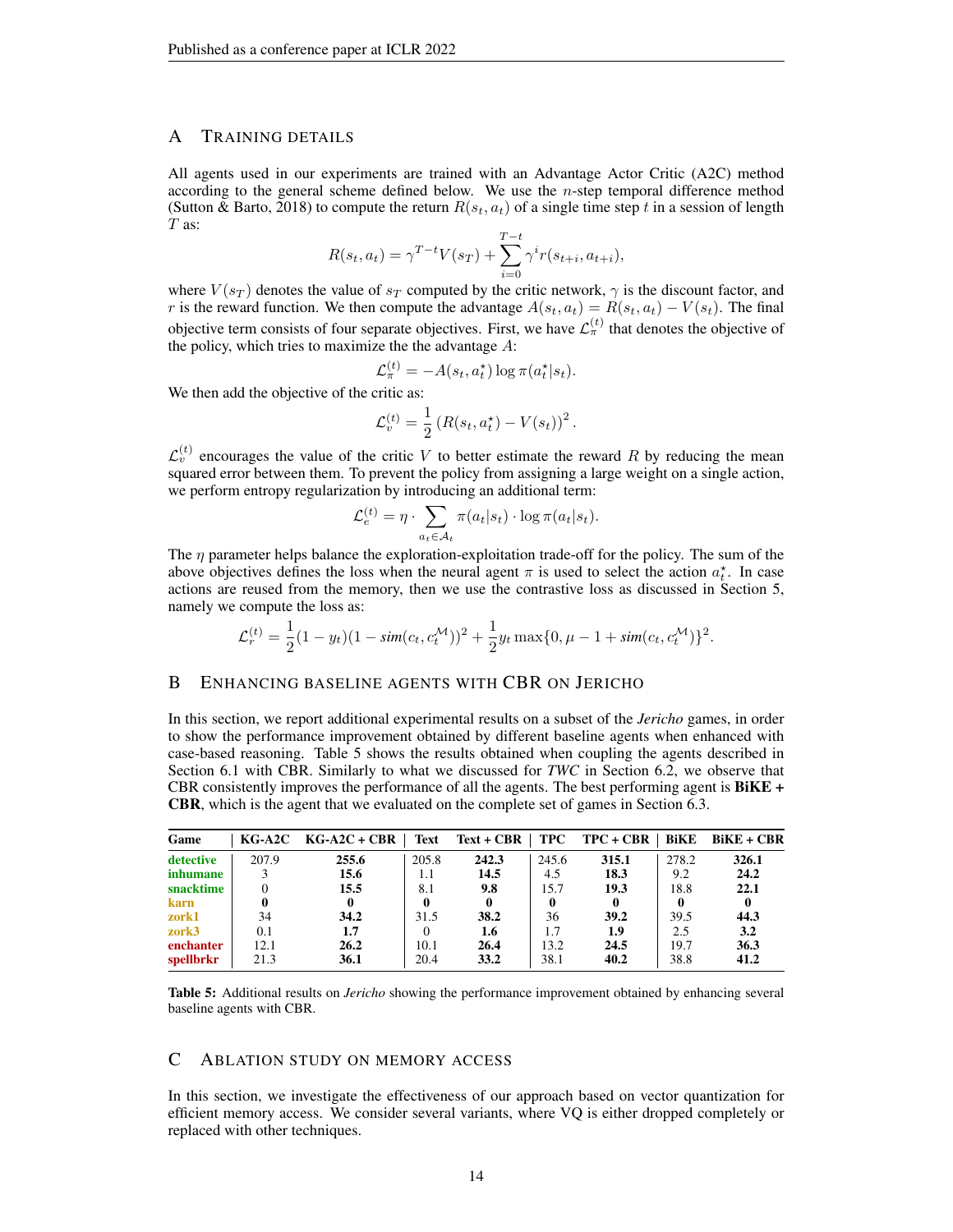#### C.1 ALTERNATIVES TO VECTOR QUANTIZATION

All the agents we consider are variants of the best-performing agent on *Jericho* and *TWC*, namely the  $BiKE + CBR$  agent. We experiment with the following techniques.

- BiKE + CBR (w/o VQ) completely removes the vector quantization and stores the continuous context representations as keys in the case memory. In order to make this feasible, for the experiments on *Jericho*, we limit the size of the memory to the 5000 most recent entries.
- BiKE + CBR (RP) relies on random projection (RP) in order to reduce the dimensionality of the context representations stored by the CBR approach. In this case, each context representation is projected into a p-dimensional space using a random matrix  $R \in \mathbb{R}^{p \times d}$ , with components drawn from a normal distribution  $N(0, \frac{1}{p})$  with mean 0 and standard deviation  $\frac{1}{p}$ .
- BiKE + CBR (SRP) employs sign random projection (SRP) in order to obtain a discrete representation of the context. In this variant, after projection to a  $p$ -dimensional space, the context representations are discretized by applying an element-wise sign function.
- BiKE + CBR (LSH) replaces vector quantization with locality sensitive hashing (LSH). In this case, context representations are converted into  $h$ -bit hash codes for  $l$  different hash tables. The retrieve step selects the representation with the highest cosine similarity to the query context encoding, among the vectors falling in the same bucket.

#### C.2 RESULTS AND DISCUSSION

Table [6](#page-14-1) shows the scores achieved by each variant of the  $BiKE + CBR$  method on a subset of the *Jericho* games. We notice that the approaches relying on continuous context representations (w/o VQ and RP) perform poorly compared to the others and to the plain BiKE agent. This confirms our hypothesis that CBR needs discrete context representations to make the retrieve step more stable.

The BiKE + CBR (LSH) agent, which relies on locality sensitive hashing, achieves competitive results and consistently outperforms the **BiKE** agent. This shows that locality sensitive hashing can be a viable alternative to vector quantization. However, we observe that our  $BiKE + CBR$  agent, based on vector quantization, achieves better results on almost all the games, confirming the benefit of learning the discrete representation as well. Note also that LSH requires storing the complete continuous representations to be able to detect false positives, namely contexts with the same hash code as the query vector, but low cosine similarity. This makes this alternative less memory efficient compared to our implementation based on VQ.

<span id="page-14-1"></span>

| Game      | $BiKE + CBR$ (w/o VO) $BiKE + CBR$ (RP) $BiKE + CBR$ (SRP) |       |       | $BiKE + CBR$ (LSH) | $BiKE + CBR$ |
|-----------|------------------------------------------------------------|-------|-------|--------------------|--------------|
| detective | 205.2                                                      | 203.1 | 223.2 | 319.1              | 326.1        |
| inhumane  |                                                            | 3.2   | 1.1   | 20.1               | 24.2         |
| snacktime | 9.1                                                        | 14.3  | 13.2  | 20.3               | 22.1         |
| karn      |                                                            | o     | 0     | 0                  |              |
| zork1     | 31.5                                                       | 36.3  | 40.5  | 41.2               | 44.3         |
| zork3     |                                                            | 2.7   | 2.7   | 3.6                | 3.2          |
| enchanter | 10.2                                                       | 9.2   | 10.6  | 35.3               | 36.3         |
| spellbrkr | 21.3                                                       | 23.8  | 30.8  | 39.3               | 41.2         |

Table 6: Ablation study showing the results obtained on a subset of the *Jericho* games when the vector quantization is removed (w/o  $\overline{VQ}$ ) or replaced with random projection ( $\overline{RP}$ ), sign random projection ( $\overline{SRP}$ ) or locality sensitive hashing (LSH).

## <span id="page-14-0"></span>D ABLATION STUDY ON THE RETAIN MODULE

In this section, we evaluate different alternatives to select which actions should be retained in the memory of the agent.

#### D.1 ALTERNATIVES FOR THE RETAIN MODULE

In our main experiments described in Section [6,](#page-4-2) the retain module has been implemented to store the last  $k$  context-action pairs in the memory, whenever the reward obtained by the agent is positive.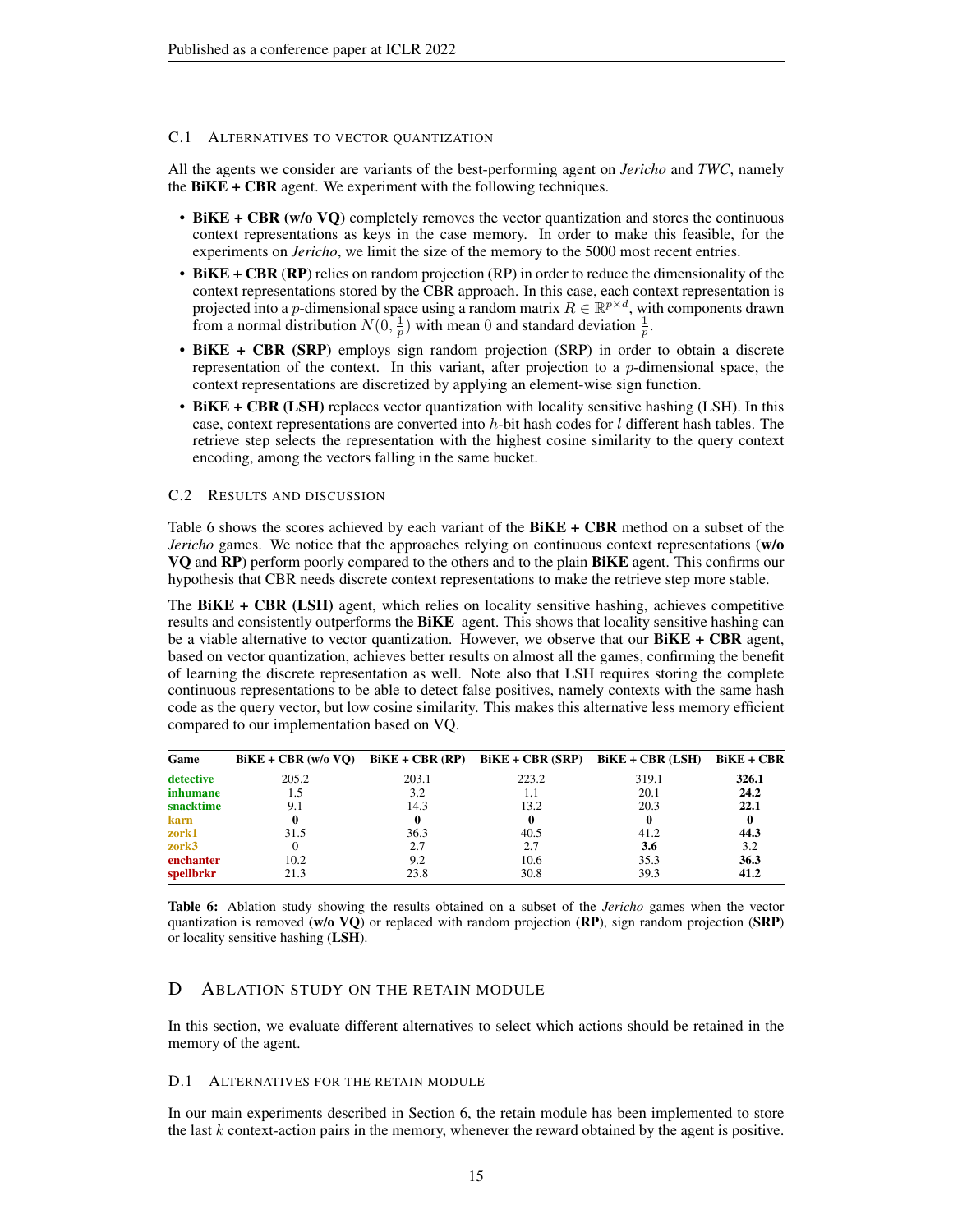For *Jericho*, we set  $k = 3$ , as specified in Appendix [J.](#page-19-0) However, other design choices are possible. We consider the following variants of the  $BiKE + CBR$  agent.

- BiKE + CBR (rewarded action only) retains only the rewarded context-action pair, without sampling any of the previous actions. This variant is a simple implementation that works well in practice, but may fail to identify useful actions that were not rewarded.
- BiKE + CBR (TD error) samples previous context-action pairs based on the temporal difference (TD) error. In details, the agent still retains  $k$  context-action pairs: whenever the reward  $r_t$  at time step t is positive, the rewarded context-action pair  $(c_t^*, a_t^*)$  is retained, together with  $k - 1$  additional pairs sampled from the current trajectory, with a probability proportional to the TD error.

#### D.2 RESULTS AND DISCUSSION

Table [7](#page-15-1) shows the scores obtained by the agents on a subset of the *Jericho* games. Our main implementation storing the last  $k = 3$  actions achieves the best results, whereas the BiKE + CBR (rewarded action only) agent performs slightly worse than the other two implementations. The agent based on the TD error achieves competitive results and a state-of-the-art score on the snacktime game. We observe that all variants perform well in practice and achieve overall better results than the baselines in Table [3.](#page-7-0)

<span id="page-15-1"></span>

| Game      | $BiKE + CBR$ (rewarded action only) | $BiKE + CBR$ (TD error) | $BiKE + CBR$ |
|-----------|-------------------------------------|-------------------------|--------------|
| detective | 324.1                               | 324.8                   | 326.1        |
| inhumane  | 20.1                                | 23.5                    | 24.2         |
| snacktime | 20.3                                | 23.4                    | 22.1         |
| karn      | 0                                   | $\bf{0}$                | 0            |
| zork1     | 40.2                                | 42.4                    | 44.3         |
| zork3     | 3.2                                 | 3.2                     | 3.2          |
| enchanter | 35.3                                | 34.1                    | 36.3         |
| spellbrkr | 40.3                                | 40.8                    | 41.2         |

Table 7: Ablation study showing the results obtained on a subset of the *Jericho* games when only the contextaction pair achieving positive reward is retained (rewarded action only), when context-action pairs are sampled using the TD error (TD error), and when the last 3 pairs are retained ( $BiKE + CBR$ ).

# <span id="page-15-0"></span>E TRAINING THE AGENT AND THE RETRIEVER JOINTLY

In this experiment, we try to understand if training the neural agent and the CBR retriever jointly would improve upon our choice of just training the two networks separately.

Our implementation works by training the neural agent  $\pi$  and the CBR retriever separately with different objectives, as described in Appendix [A.](#page-13-0) However, we can make the neural agent aware of the CBR retriever and train the two networks jointly. In this case, we need to modify the architecture of the neural agent  $\pi$  in order to take into account the action candidates  $\tilde{\mathcal{A}}_t$  produced by the CBR. In details, we compute an action selector by attention between the valid actions  $A_t$  and the candidates  $\tilde{\mathcal{A}}_t$  and we concatenate this action selector to the vector used by the neural agent to score admissible actions. Then, the agent and the retriever can be trained jointly, optimizing an objective given by the sum of all the losses in Section [A.](#page-13-0)

Table [8](#page-16-2) and [9](#page-16-3) show the results obtained by the baseline agents when they are trained jointly with the CBR retriever. On *TWC*, we observe that the joint variants of the agents achieve comparable results with their counterparts in Table [1](#page-5-0) and [2.](#page-5-1) On *Jericho*, the agents trained jointly with the retriever achieve strong results, but they perform slightly worse than our main approach that keeps the retriever separate from the neural agent. This shows that the joint version is slightly harder to train. Also, it brings the disadvantage that the architecture of the neural agent has to be changed to take the CBR into account, whereas our main approach that keeps the retriever separate allows readily plugging any on-policy agent for TBGs.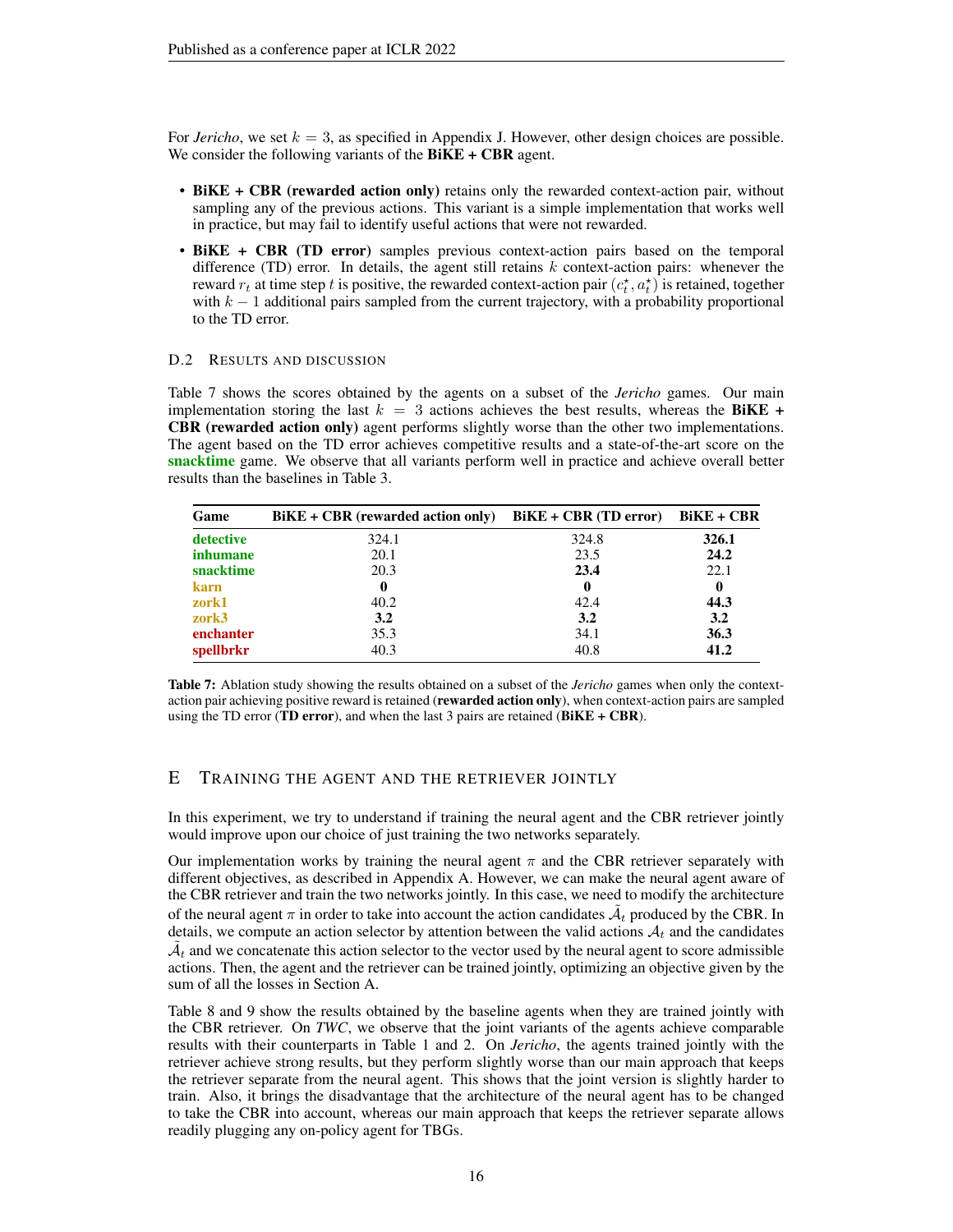<span id="page-16-2"></span>

|   |                        | Easy             |                 | Medium           |                 | Hard             |                 |
|---|------------------------|------------------|-----------------|------------------|-----------------|------------------|-----------------|
|   |                        | #Steps           | Norm. Score     | #Steps           | Norm. Score     | #Steps           | Norm. Score     |
|   | $Text + CBR$ (joint)   | $17.91 \pm 3.80$ | $0.91 + 0.04$   | $40.22 + 1.70$   | $0.65 + 0.05$   | $47.94 + 1.10$   | $0.33 + 0.02$   |
| Ξ | $TPC + CBR$ (joint)    | $16.80 \pm 1.97$ | $0.94 \pm 0.04$ | $36.12 \pm 1.32$ | $0.67 \pm 0.03$ | $46.10 + 0.72$   | $0.41 + 0.03$   |
|   | $KG-A2C + CBR$ (joint) | $16.40 \pm 1.89$ | $0.95 \pm 0.05$ | $36.50 + 1.13$   | $0.68 + 0.03$   | $46.58 + 0.91$   | $0.40 \pm 0.06$ |
|   | $BiKE + CBR$ (joint)   | $16.01 \pm 1.37$ | $0.94 \pm 0.03$ | $35.93 \pm 1.11$ | $0.67 \pm 0.05$ | $46.11 + 1.14$   | $0.42 \pm 0.04$ |
|   | $Text + CBR$ (joint)   | $21.47 \pm 2.32$ | $0.88 \pm 0.07$ | $39.10 \pm 1.33$ | $0.67 + 0.02$   | $48.10 + 0.92$   | $0.31 \pm 0.03$ |
| 5 | $TPC + CBR$ (joint)    | $17.89 \pm 1.82$ | $0.93 \pm 0.01$ | $38.11 + 1.33$   | $0.65 + 0.03$   | $47.92 + 1.55$   | $0.34 + 0.03$   |
| ٥ | $KG-A2C + CBR$ (joint) | $18.19 \pm 2.12$ | $0.93 \pm 0.02$ | $37.72 \pm 2.91$ | $0.66 + 0.03$   | $47.53 + 1.11$   | $0.40 + 0.04$   |
|   | $BiKE + CBR$ (joint)   | $18.12 \pm 1.21$ | $0.94 \pm 0.05$ | $35.77 \pm 1.05$ | $0.69 \pm 0.05$ | $46.16 \pm 1.00$ | $0.40 + 0.04$   |

Table 8: Test-set results obtained on *TWC in-distribution* (IN) and *out-of-distribution* (OUT) games training different neural agents and the CBR retriever jointly.

<span id="page-16-3"></span>

| Game            | $KG-A2C + CBR$ (joint) Text + CBR (joint) TPC + CBR (joint) |       |       | $BiKE + CBR$ (joint) |
|-----------------|-------------------------------------------------------------|-------|-------|----------------------|
| detective       | 250.1                                                       | 241.5 | 316.2 | 324.2                |
| <i>inhumane</i> | 15.1                                                        | 13.2  | 16.3  | 24.1                 |
| snacktime       | 13.2                                                        | 11.2  | 20.1  | 21.8                 |
| karn            | 0                                                           |       |       |                      |
| zork1           | 36.4                                                        | 36.5  | 36.3  | 43.7                 |
| zork3           | 1.5                                                         | 1.5   | 1.8   | 3.6                  |
| enchanter       | 25.1                                                        | 26.1  | 21.1  | 35.6                 |
| spellbrkr       | 32.3                                                        | 33.3  | 39.2  | 41.8                 |

Table 9: Results obtained on a subset of the *Jericho* games training different neural agents and the CBR retriever jointly. Bold values indicate when the joint variant achieves better scores than the main counterparts reported in Table [5.](#page-13-2)

# <span id="page-16-1"></span>F MULTI-PARAGRAPH TEXT-BASED RETRIEVER

Knowledge graphs have been used extensively in text-based games and other areas of natural language understanding [\(Ammanabrolu & Hausknecht, 2020;](#page-9-1) [Atzeni & Atzori, 2018;](#page-9-10) [Kapanipathi](#page-10-10) [et al., 2020\)](#page-10-10). This section describes an alternative to our graph-based retriever, which only relies on the textual observations without modeling the state of the game as a graph.

Recent work [\(Guo et al., 2020\)](#page-10-5) has shown that enriching the current observation with relevant observations retrieved from the history of interactions with the environment can achieve competitive results on *Jericho*. Therefore, in order to assess the effectiveness of our graph-based implementation, we compare to a multi-paragraph text-based retriever (MTPR) inspired by the work of [Guo et al.](#page-10-5) [\(2020\)](#page-10-5). In this case, we do not model the state as a graph and, subsequently, we remove the seeded graph attention mechanism from the retriever. Instead, given the current natural language observation  $o_t$ , we compute an action-specific representation following [Guo et al.](#page-10-5) [\(2020\)](#page-10-5), concatenating  $o_t$  with the n most recent observations that share objects with it or with the given action. The encoded observation is then discretized using vector quantization as in our main architecture.

We evaluated the text-based retriever on *Jericho*, integrating it in the same baseline agents described in Section [6.1.](#page-4-1) Table [10](#page-17-0) shows the scores obtained by the agents. We observe that, overall, the graph-based retriever performs better on the vast majority of the games. This result confirms the ability of our approach based on seeded graph attention to extract relevant information from the state of the game, compared to a retriever that only relies on text information.

## <span id="page-16-0"></span>G ADDITIONAL RESULTS USING ENTITIES AS CONTEXT SELECTORS

As mentioned in Section [6.4,](#page-6-2) we performed an ablation study where the seeded graph attention and the state graph where not used in the retriever. Instead, we represent the context as just a single focus entity. This choice suits very well the *TWC* games, as the goal of each game is to tidy up a house by putting objects in their commonsensical locations. Hence, each rewarded action in *TWC* is of the form "*put* o *on* s" or "*insert* o *in* c", where o is an entity of type *object*, s is a *supporter*, and c is a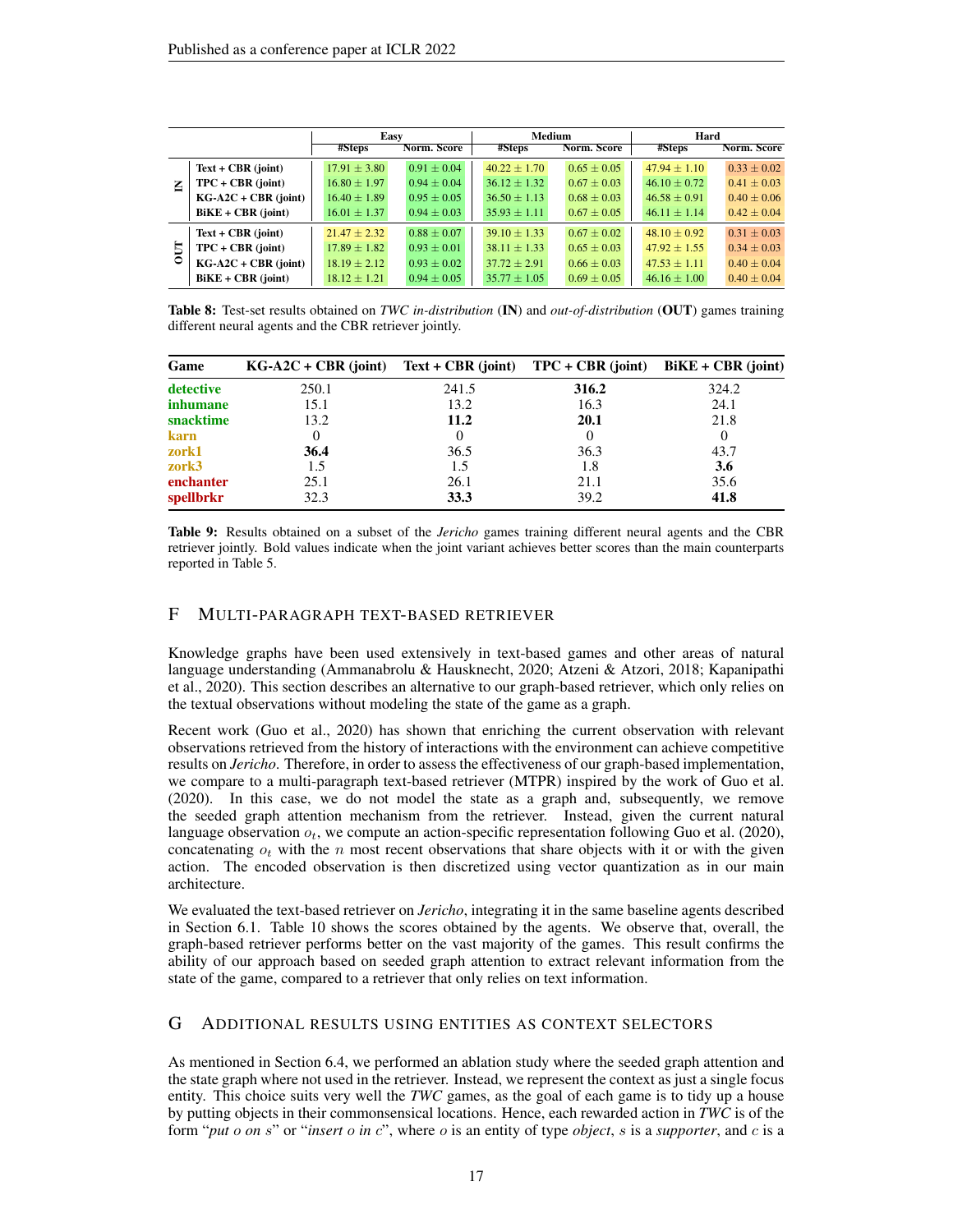<span id="page-17-0"></span>

| Game      | $KG-A2C + CBR (MPTR)$ Text + CBR (MPTR) TPC + CBR (MPTR) BiKE + CBR (MPTR) |       |       |       |
|-----------|----------------------------------------------------------------------------|-------|-------|-------|
| detective | 245.2                                                                      | 233.7 | 302.3 | 321.2 |
| inhumane  | 13.4                                                                       | 13.2  | 12.3  | 20.3  |
| snacktime | 12.1                                                                       | 8.2   | 18.1  | 19.5  |
| karn      |                                                                            |       |       |       |
| zork1     | 36.2                                                                       | 36.2  | 37.4  | 42.2  |
| zork3     | 0.8                                                                        | 1.2   | 3.2   | 3.6   |
| enchanter | 19.3                                                                       | 24.3  | 20.2  | 32.1  |
| spellbrkr | 31.3                                                                       | 30.3  | 39.3  | 40.8  |

Table 10: Results obtained on a subset of the *Jericho* games using the multi-paragraph text-based retriever (MPTR) instead of the graph-based one. Bold values indicate when the MPTR variant achieves better scores than the main counterparts reported in Table [5.](#page-13-2)

*container* [\(Murugesan et al., 2021c;](#page-11-5) [Côté et al., 2018\)](#page-10-4). As an example, a rewarded action could be "*insert dirty singlet in washing machine*", where *dirty singlet* is the *object* and *washing machine* is the container.

Representing the context as just single entities of type *object*, means that the memory of the CBR agent is storing what action to apply to each object in the game, and therefore the agent is in practice constructing a registry where each object is paired with its commonsensical location. Let  $c_v, c_u$  be two context entities. The *retriever* then computes the similarity between the contexts as:

 $sim(c_v, c_u) = cosine(FFN(\mathbf{h}_v), FFN(\mathbf{h}_u)),$ 

where *cosine* denotes the cosine similarity, *FFN* is a 2-layer feed-forward network and  $\mathbf{h}_v$ ,  $\mathbf{h}_u$ are the BERT encodings of the  $[CLS]$  token for objects v and u respectively. The retriever is therefore encouraged to map objects that should be placed in the same location (either a *supporter* or a *container*) to similar representations.

Figure [6](#page-17-1) depicts a t-SNE [\(van der Maaten & Hinton, 2008\)](#page-11-12) visualization of the representations  $FFN(h_v)$  learned by the retriever of the **BiKE + CBR** (w/o GAT) agent. The plot shows that entities that belong to the same location are mapped to similar representations. This holds both for objects in the *in-distribution* games and for objects in the *out-of-distribution* games.

<span id="page-17-1"></span>

Figure 6: Visualization of the entity representations learned by the retriever. Colors denote the target location of each object.

We evaluated all the CBR agents with the simple retriever defined above. Table [11](#page-18-0) reports the results for the *in-distribution* and *out-of-distribution* games. The results confirm that the entity-based context selection performs well and achieves good out-of-distribution generalization. However, we remark that the complete retriever described in Section [4](#page-2-1) consistently achieves better results, showing the importance of incorporating additional structured information.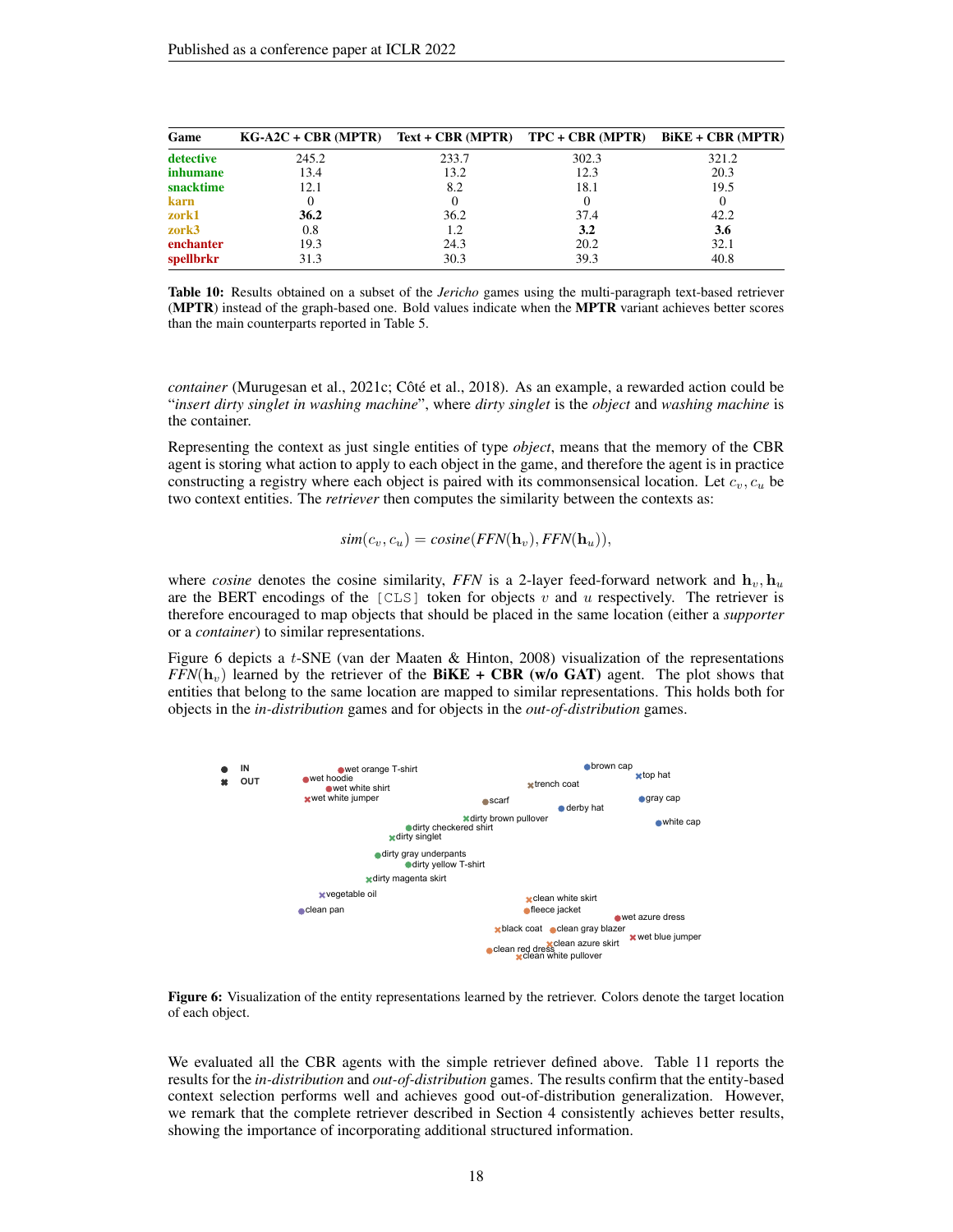<span id="page-18-0"></span>

|            |                             | Easy             |                 | Medium           |                 | Hard             |                 |
|------------|-----------------------------|------------------|-----------------|------------------|-----------------|------------------|-----------------|
|            |                             | #Steps           | Norm. Score     | #Steps           | Norm. Score     | #Steps           | Norm. Score     |
|            | $CBR$ (w/o $GAT$ )          | $22.70 \pm 2.05$ | $0.81 + 0.07$   | $44.13 \pm 1.15$ | $0.62 + 0.04$   | $48.05 + 1.30$   | $0.33 \pm 0.05$ |
|            | $Text + CBR$ (w/o $GAT$ )   | $19.01 \pm 3.99$ | $0.89 + 0.05$   | $40.10 + 1.52$   | $0.67 + 0.05$   | $47.80 + 1.32$   | $0.33 + 0.02$   |
| 叾          | $TPC + CBR$ (w/o GAT)       | $17.15 + 2.91$   | $0.94 + 0.04$   | $38.32 + 1.76$   | $0.66 \pm 0.03$ | $47.22 \pm 1.35$ | $0.36 + 0.03$   |
|            | $KG-A2C + CBR$ (w/o $GAT$ ) | $16.67 \pm 2.30$ | $0.96 \pm 0.03$ | $38.05 + 1.84$   | $0.66 + 0.04$   | $46.45 \pm 1.02$ | $0.38 + 0.02$   |
|            | $BiKE + CBR$ (w/o GAT)      | $16.32 \pm 1.10$ | $0.95 \pm 0.03$ | $36.13 \pm 1.40$ | $0.67 \pm 0.04$ | $45.72 \pm 0.63$ | $0.41 \pm 0.03$ |
|            | CBR (w/o GAT)               | $23.90 \pm 2.17$ | $0.79 + 0.05$   | $44.71 + 1.50$   | $0.61 + 0.04$   | $48.87 + 1.89$   | $0.31 + 0.03$   |
|            | $Text + CBR$ (w/o $GAT$ )   | $21.64 + 2.52$   | $0.88 + 0.02$   | $41.12 + 1.21$   | $0.66 \pm 0.05$ | $48.00 + 1.10$   | $0.32 + 0.06$   |
| <b>DUT</b> | $TPC + CBR$ (w/o GAT)       | $19.82 + 2.13$   | $0.92 \pm 0.03$ | $39.34 + 1.01$   | $0.67 + 0.02$   | $47.33 + 1.30$   | $0.36 + 0.04$   |
|            | $KG-A2C + CBR$ (w/o $GAT$ ) | $19.07 + 2.50$   | $0.92 + 0.02$   | $38.41 + 1.94$   | $0.65 + 0.04$   | $46.89 + 2.21$   | $0.37 + 0.03$   |
|            | $BiKE + CBR$ (w/o GAT)      | $18.15 \pm 1.51$ | $0.92 \pm 0.03$ | $37.10 \pm 1.41$ | $0.67 \pm 0.03$ | $46.70 \pm 0.71$ | $0.39 \pm 0.03$ |

Table 11: Test-set performance for *TWC in-distribution* (IN) and *out-of-distribution* (OUT) games using entities as context selectors.

## H CASE-BASED REASONING AND OUT-OF-DISTRIBUTION GENERALIZATION

Out-of-distribution generalization has recently fueled significant research effort and several datasets and approaches have been proposed in the past few years [\(Bahdanau et al., 2019;](#page-9-11) [Keysers et al., 2020;](#page-10-11) [Atzeni et al., 2021\)](#page-9-12). Our experiments on *TWC* allowed assessing the hypothesis that case-based reasoning can be used to tackle out-of-distribution (OOD) generalization in text-based games. Table [12](#page-18-1) shows the absolute OOD generalization gap of the different agents evaluated in our experiments. Note that this table does not report any new result, but it simply provides the absolute difference between the values in Table [1](#page-5-0) and [2.](#page-5-1) We observe that the agents relying on CBR achieve a considerably better generalization performance out of the training distribution, almost comparable to the results obtained on the same distribution as the training data. In some cases, the normalized score achieved by the CBR agents in the out-of-distribution games equals the score obtained in the in-distribution games. This happens because case-based reasoning forces the agent to map contexts including entities that were not seen at training time to the most similar contexts in the CBR memory. CBR allows the agent to solve completely new problems and generalize by effectively retrieving past cases and mapping the retrieved actions from the training distribution to the most similar options in the OOD setting. Note that the only good OOD generalization gap for the agents that are not relying on CBR (the #Steps of the Text agent on the Hard level) is an artifact of the experiment, as all agents were limited to a maximum of 50 steps.

Figure [6](#page-17-1) shows a nice example of the capability of the agent to generalize OOD. In this case, entity embeddings were used as the context representations, and we observe that entities that are not included in the training distribution are correctly mapped to the right cluster. This shows that the CBR approach learns effective and generalizable context representations based on the objective of the games. These representations are then used by the agent to select relevant experiences and map the actions used at training time to the most viable alternative in the OOD test set.

<span id="page-18-1"></span>

|                 |        | Easy        |        | <b>Medium</b> | Hard   |             |  |
|-----------------|--------|-------------|--------|---------------|--------|-------------|--|
|                 | #Steps | Norm. Score | #Steps | Norm. Score   | #Steps | Norm. Score |  |
| <b>Text</b>     | 6.07   | 0.10        | 1.82   | 0.05          | 0.16   | 0.10        |  |
| <b>TPC</b>      | 7.15   | 0.11        | 2.28   | 0.04          | 1.55   | 0.13        |  |
| $KG-A2C$        | 6.24   | 0.06        | 1.44   | 0.03          | 2.00   | 0.11        |  |
| <b>BiKE</b>     | 7.32   | 0.11        | 1.67   | 0.03          | 2.81   | 0.11        |  |
| <b>CBR-only</b> | 1.30   | 0.00        | 0.27   | 0.01          | 0.59   | 0.02        |  |
| $Text + CBR$    | 3.38   | 0.04        | 1.22   | 0.00          | 0.78   | 0.02        |  |
| $TPC + CBR$     | 2.09   | 0.02        | 0.25   | 0.01          | 0.29   | 0.03        |  |
| $KG-A2C + CBR$  | 2.30   | 0.05        | 0.89   | 0.02          | 0.99   | 0.02        |  |
| $BiKE + CBR$    | 1.43   | 0.02        | 0.21   | 0.00          | 0.70   | 0.02        |  |

Table 12: Absolute out-of-distribution generalization gap in *TWC*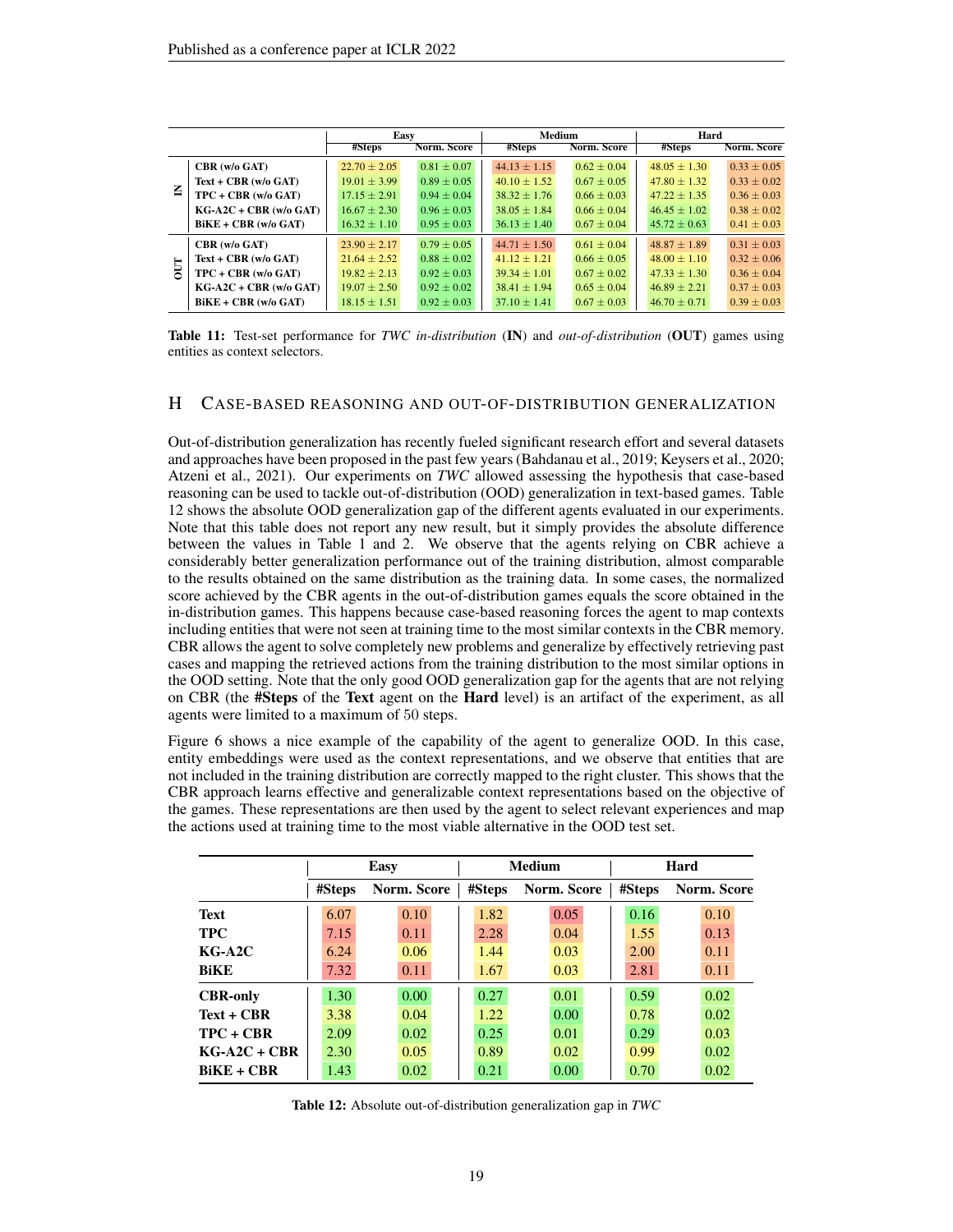# I ADDITIONAL BASELINES ON JERICHO

Several methods have been proposed recently for text-based games. In order to keep the results in the main paper more compact, we only included in Table [3](#page-7-0) well-known and top-performing baselines that were evaluated on the full (or almost) set of *Jericho* games. For completeness, this section compares our best agent  $(BiKE + CBR)$  with the following additional methods:

- Q\*BERT [\(Ammanabrolu et al., 2020\)](#page-9-13) is a deep reinforcement learning agent that plays text games by building a knowledge graph of the world and answering questions about it;
- Trans-v-DRRN [\(Xu et al., 2020\)](#page-12-2) relies on a lightweight transformer encoder to model the state of the game;
- DBERT-DRRN [\(Singh et al., 2021\)](#page-11-13) makes use of DistilBERT [\(Sanh et al., 2019\)](#page-11-14) fine-tuned on an independent set of human gameplay transcripts.

<span id="page-19-1"></span>Table [13](#page-19-1) shows the scores obtained by these baselines compared to our agent enhanced with CBR. Overall, we observe that the  $BiKE + CBR$  agent outperforms the baselines on the majority of the games, confirming the effectiveness of case-based reasoning as a viable approach to boost the performance of text-based RL agents.

| Game            | O*BERT | <b>Trans-v-DRRN</b>      | <b>DBERT-DRRN</b>        | $BiKE + CBR$   |
|-----------------|--------|--------------------------|--------------------------|----------------|
| 905             |        |                          |                          | $\mathbf{0}$   |
| acorncourt      |        | 10                       |                          | 12.2           |
| adventureland   |        | 25.6                     |                          | 27.3           |
| afflicted       |        | $\overline{c}$           |                          | 3.2            |
| awaken          |        |                          |                          | $\overline{0}$ |
| detective       | 246.1  | 288.8                    |                          | 326.1          |
| dragon          |        | -                        |                          | 8.3            |
| inhumane        |        | ٠                        | 32.8                     | 24.2           |
| library         | 10.0   | 17                       | 17                       | 22.3           |
| moonlit         | ٠      |                          | $\overline{\phantom{0}}$ | $\mathbf{0}$   |
| omniquest       |        |                          | 4.9                      | 17.2           |
| pentari         | 48.2   | 34.5                     | $\bar{\phantom{a}}$      | 52.1           |
| reverb          | ٠      | 10.7                     | 6.1                      | 6.5            |
| snacktime       | ٠      | $\overline{\phantom{a}}$ | 20                       | 22.1           |
| temple          | 7.9    | 7.9                      | 8                        | 7.8            |
| ztuu            | 5      | 4.8                      |                          | .87.2          |
| advent          | ٠      |                          |                          | 62.1           |
| <b>balances</b> | 9.8    |                          |                          | 11.9           |
| deephome        | 1      |                          |                          | $\mathbf{1}$   |
| gold            |        |                          |                          | 2.1            |
| jewel           |        |                          | 6.5                      | 6.4            |
| karn            |        |                          |                          | $\overline{0}$ |
| ludicorp        | 17.6   | 16                       | 12.5                     | 23.8           |
| vomomma         |        |                          | 0.5                      | 1              |
| zenon           |        |                          | ٠                        | 4.1            |
| zork1           | 33.6   | 36.4                     | 44.7                     | 44.3           |
| zork3           | ٠      | 0.19                     | 0.2                      | 3.2            |
| anchor          |        | $\overline{\phantom{a}}$ |                          | $\overline{0}$ |
| enchanter       |        | 20.0                     |                          | 36.3           |
| sorcerer        |        | $\overline{\phantom{a}}$ |                          | 24.5           |
| spellbrkr       |        | 40                       | 38.2                     | 41.2           |
| spirit          |        |                          | 2.1                      | 4.2            |
| tryst205        |        | 9.6                      | 9.3                      | 13.4           |

Table 13: Average raw score on the *Jericho* games. Results are taken from the original papers or "−" is used if a result was not reported.

## <span id="page-19-0"></span>J HYPERPARAMETERS AND REPRODUCIBILITY

All CBR agents are trained using the same hyperparameter settings and the same hardware/software configuration. As mentioned in Section [4,](#page-2-1) we use a pre-trained BERT model [\(Devlin et al., 2019\)](#page-10-1) to represent initial node features in the state graph. BERT is only used to compute the initial representations of the entities and is not fine-tuned. We use the following hyperparameters for our experiments.

• We set the hidden dimensionality of the model to  $d = 768$  and we use 12 attention heads for the graph attention network, each applied to 64-dimensional inputs.